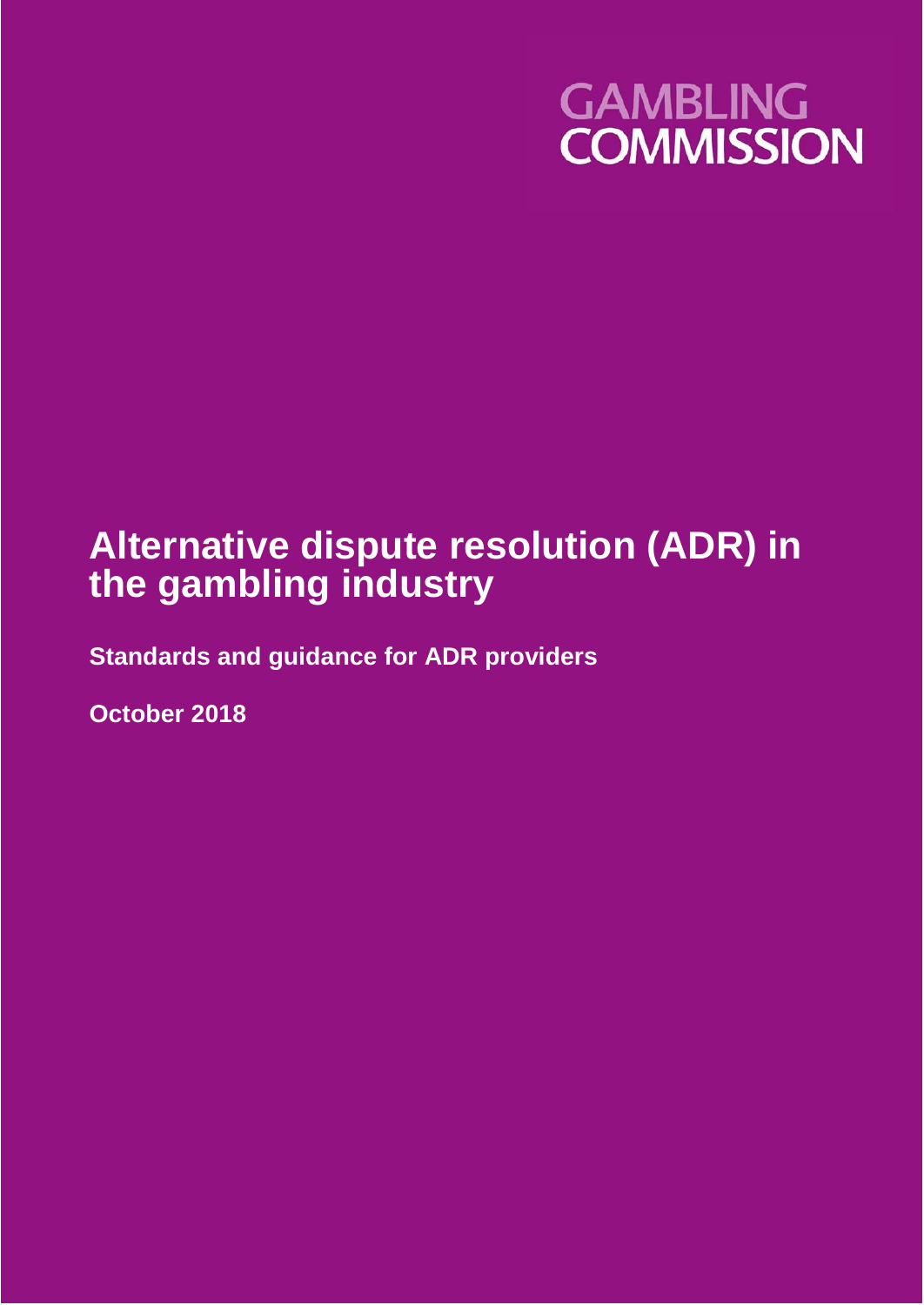# **Contents**

| 1            | <b>Introduction</b>                                                                                                                                                                                                                                                                                                                                                                                                                         | 4                                            |
|--------------|---------------------------------------------------------------------------------------------------------------------------------------------------------------------------------------------------------------------------------------------------------------------------------------------------------------------------------------------------------------------------------------------------------------------------------------------|----------------------------------------------|
|              | <b>The Gambling Commission and ADR</b><br>Who should read this document<br>Purpose of the document - improving ADR for consumers<br>Our objectives in issuing the standards and guidance                                                                                                                                                                                                                                                    | 4<br>4<br>4<br>5                             |
| $\mathbf{2}$ | <b>Background</b>                                                                                                                                                                                                                                                                                                                                                                                                                           | 6                                            |
|              | What is alternative dispute resolution?<br>The rules governing ADR in the gambling industry<br>What complaints can be taken to ADR?<br>The role of the ADR provider                                                                                                                                                                                                                                                                         | $6\phantom{1}6$<br>6<br>$\overline{7}$<br>8  |
| 3            | ADR decision remit in the UK gambling industry                                                                                                                                                                                                                                                                                                                                                                                              | 10                                           |
|              | <b>Grounds to refuse to consider a dispute</b><br>Disputes and regulatory matters (matters for the Commission)<br><b>Decisions and resolutions</b><br>The legal effect of the outcome of the dispute resolution process<br>Reconsidering the outcome of the dispute resolution process                                                                                                                                                      | 10<br>11<br>14<br>15<br>15 <sub>1</sub>      |
| 4            | Independence, transparency, consistency and quality 16                                                                                                                                                                                                                                                                                                                                                                                      |                                              |
|              | <b>Requirements of the ADR Regulations</b><br>The Ombudsman Association's six principles of good governance<br><b>Conflicts of interest</b><br><b>Decision quality standards</b>                                                                                                                                                                                                                                                            | 16<br>16<br>18<br>19                         |
| 5            | <b>Customer service and information for consumers</b>                                                                                                                                                                                                                                                                                                                                                                                       | 21                                           |
|              | ADR Regulations: information to be displayed on the ADR provider's<br>website<br>The Online Dispute Resolution (ODR) Platform<br>Providing consumers with information about ongoing disputes<br>Other information - appealing the outcome of the dispute<br>Other information – complaining about the ADR provider<br><b>Vulnerable consumers</b><br>Information on customer service performance<br><b>Evaluating customer satisfaction</b> | 21<br>21<br>22<br>24<br>24<br>24<br>25<br>25 |
|              |                                                                                                                                                                                                                                                                                                                                                                                                                                             |                                              |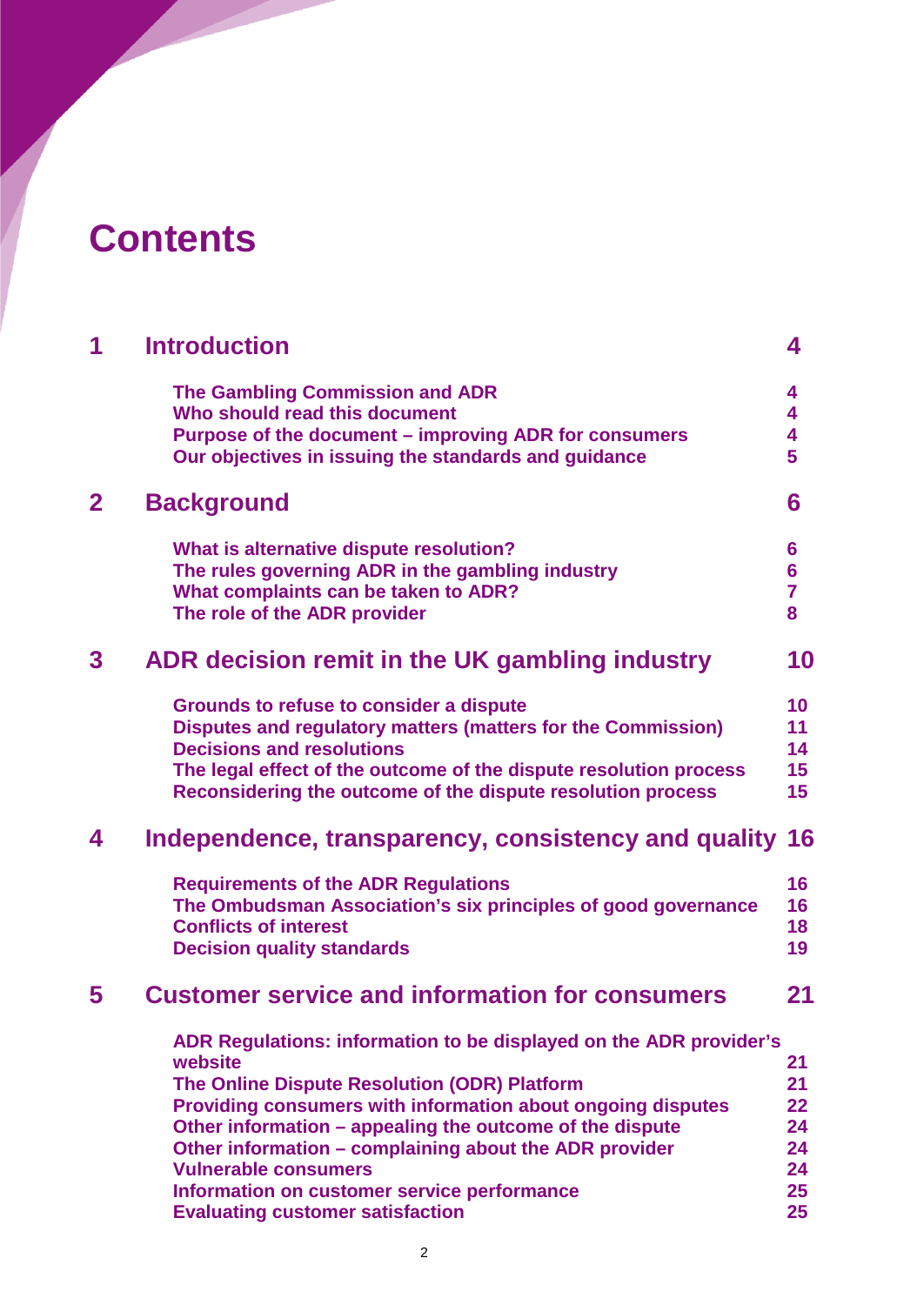| <b>Beyond ADR – sharing complaints information</b>                        | 26                                                            |  |
|---------------------------------------------------------------------------|---------------------------------------------------------------|--|
| <b>Reporting Requirements</b>                                             | 26                                                            |  |
| How we will work with ADR providers                                       | 28                                                            |  |
| Introducing the new standards                                             | 28                                                            |  |
| <b>Ensuring ongoing compliance with the standards and ADR Regulations</b> |                                                               |  |
|                                                                           | 28                                                            |  |
|                                                                           | 29                                                            |  |
| ADR provider wishes to surrender approved status                          | 29                                                            |  |
| <b>Glossary of terms used in this document</b>                            | 30                                                            |  |
|                                                                           | <b>Communication between ADR providers and the Commission</b> |  |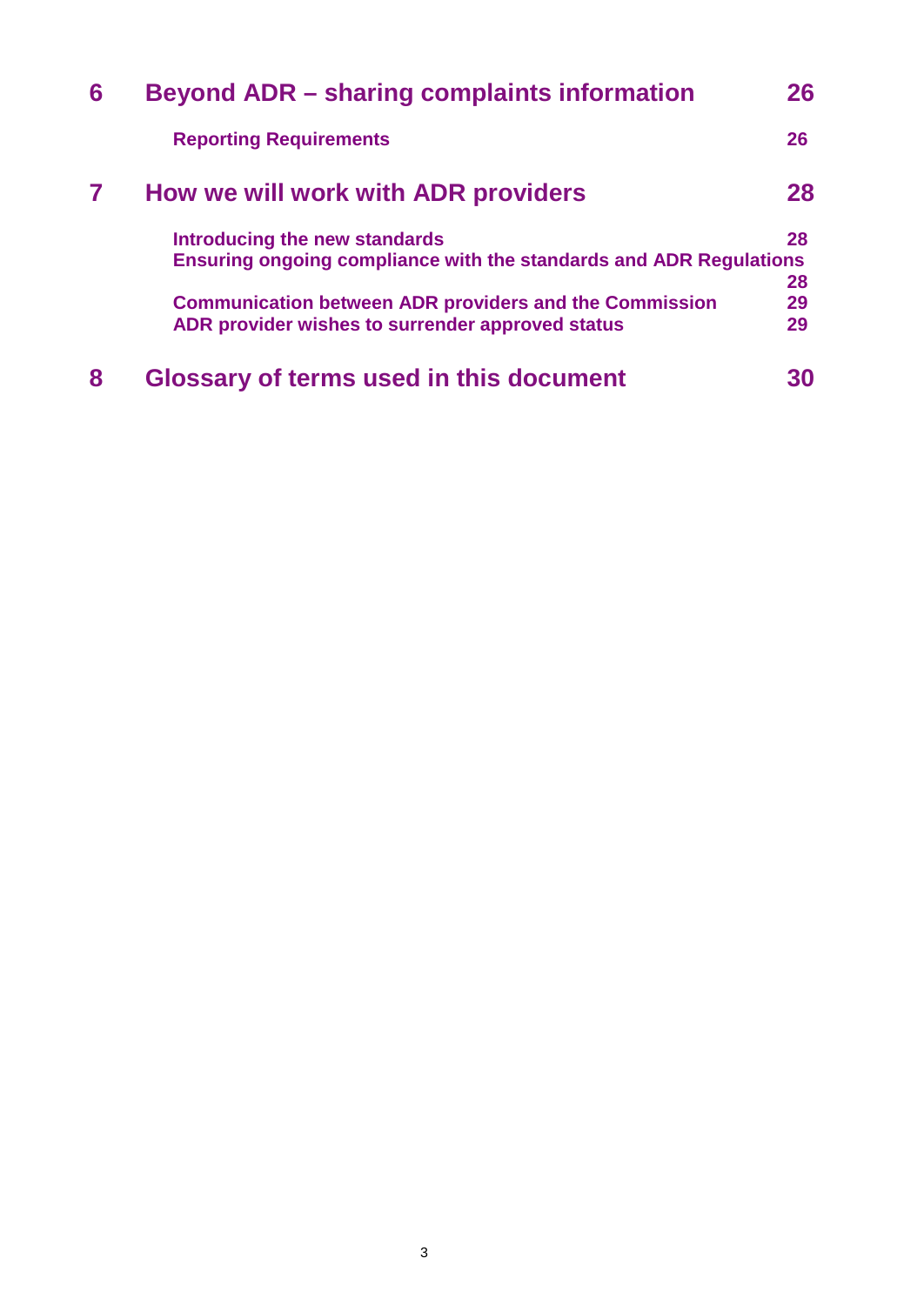# **1 Introduction**

### **The Gambling Commission and alternative dispute resolution (ADR)**

- **1.1** The Gambling Commission was set up under the [Gambling Act 2005](http://www.legislation.gov.uk/ukpga/2005/19/contents) to regulate commercial gambling in Great Britain in partnership with licensing authorities. The [Gambling \(Licensing and Advertising\) Act 2014](http://www.legislation.gov.uk/ukpga/2014/17/contents) also requires any gambling business that intends to offer services in Britain to obtain an operating licence from us. We also regulate the National Lottery under the [National Lottery etc. Act 1993.](http://www.legislation.gov.uk/ukpga/1993/39/contents)
- **1.2** We permit gambling as long as we think it is reasonably consistent with the three licensing objectives:
	- preventing gambling from being a source of crime or disorder, being associated with crime or disorder, or being used to support crime
	- ensuring gambling is conducted in a fair and open way
	- protecting children and other vulnerable people from being harmed or exploited by gambling.
- **1.3** For the National Lottery, our objectives are to ensure that:
	- every lottery that forms part of the National Lottery is run with all due propriety
	- the interests of every participant in the National Lottery are protected
	- subject to the above two duties, to do our best to make sure that the proceeds of the National Lottery are as great as possible, and that the returns to National Lottery good causes are maximised.
- **1.4** The *[Alternative Dispute Resolution for Consumer Disputes \(Competent Authorities and](http://www.legislation.gov.uk/uksi/2015/542/contents/made)  [Information\) Regulations 2015](http://www.legislation.gov.uk/uksi/2015/542/contents/made)* (the ADR Regulations) established us as a competent authority for the gambling sector. This means we approve alternative dispute resolution (ADR) providers that wish to offer services to gambling consumers. Our role as competent authority includes making sure that ADR providers continue to meet the requirements of the ADR Regulations, alongside our role as gambling regulator to make sure that gambling is fair and open.

## **Who should read this document**

**1.5** This document is aimed primarily at ADR providers in the gambling sector. It provides additional guidance on how we expect ADR providers to operate, supplementing the information in the ADR Regulations. The document may also be of interest to gambling businesses and consumers who wish to understand more about what ADR providers do.

## **Purpose of the document – improving ADR for consumers**

- **1.6** In 2017, we carried out a [review of complaints processes in the gambling industry.](https://www.gamblingcommission.gov.uk/for-gambling-businesses/Compliance/General-compliance/ADR/Consumer-complaints-and-redress-review.aspx) This included looking at how gambling businesses handle complaints, the information we provide to consumers when they complain to us about gambling businesses, and how ADR is working in the industry.
- **1.7** Our review concluded that the industry needed to improve across all areas of complaints handling. We found that:
	- information that gambling businesses gave consumers about how to complain varied and was not always easy to find
	- data that gambling businesses gave us about complaints appeared inaccurate
	- consumers did not always get good customer service from ADR providers, and decision-making standards varied
	- our definitions prevented consumers from taking some complaints to ADR
	- consumers were not clear about our role in complaints handling.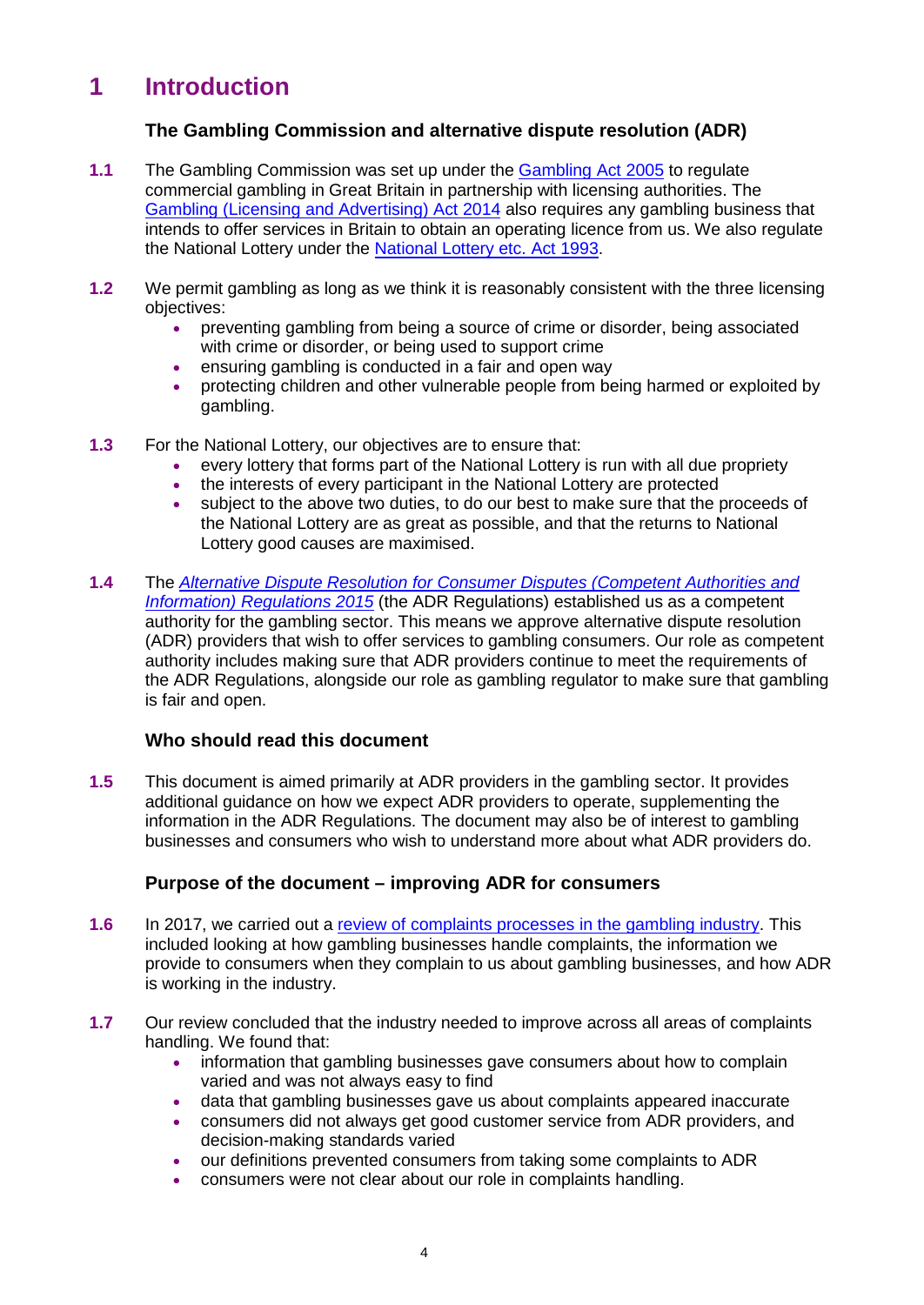- **1.8** In this document, we focus specifically on ADR. ADR provision in the United Kingdom is subject to the ADR Regulations, which set out certain criteria and standards that ADR providers must follow. The ADR Regulations apply across the entire UK consumer landscape. This means that they are very broad and are not specific to gambling.
- **1.9** All ADR providers must meet the standards set out in the ADR Regulations. This document sets out a framework of extra standards around ADR provision in the gambling sector. These standards:
	- apply to providers in the gambling sector only
	- are in addition to the requirements of the ADR Regulations, rather than in place of them.
- **1.10** We expect ADR providers in the gambling industry to meet these additional standards. We will identify those that do on the list of approved providers on our website. We will review providers against the standards and remove a provider's credit against the additional standards where appropriate. In 2019, we will consult on a change to our *[Licence](https://www.gamblingcommission.gov.uk/for-gambling-businesses/Compliance/LCCP/Licence-conditions-and-codes-of-practice.aspx)  [conditions and codes of practice](https://www.gamblingcommission.gov.uk/for-gambling-businesses/Compliance/LCCP/Licence-conditions-and-codes-of-practice.aspx)* (LCCP) for gambling businesses. This change would require businesses to only use providers who meet both the requirements of the ADR Regulations and our additional standards.
- **1.11** Throughout this document we have tried to clarify what is a requirement of the ADR Regulations and what is part of our new standards. We have used a coloured box to indicate requirements of the new standards, and a grey box to indicate requirements of the ADR Regulations, as well as referencing the specific regulation.
- **1.12** The document also contains general guidance and information on how we expect both the ADR Regulations and the new standards to be applied in this industry.
- **1.13** The new standards will come into effect from 31 October 2018.

#### **Our objectives in issuing the standards and guidance**

- **1.14** Our objectives in implementing these additional standards are to:
	- streamline and simplify alternative dispute resolution procedures in the gambling industry, making them easier for consumers to access and understand, as outlined in our 2018 – [2021 strategy](http://www.gamblingcommission.gov.uk/PDF/Strategy-2018-2021.pdf)
	- ensure that ADR in the gambling sector continues to comply with the requirements of the ADR Regulations, but also meets the needs of consumers within this specific sector
	- ensure that gambling businesses only use ADR providers that comply with these requirements, promoting consistency of approach for both consumers and businesses.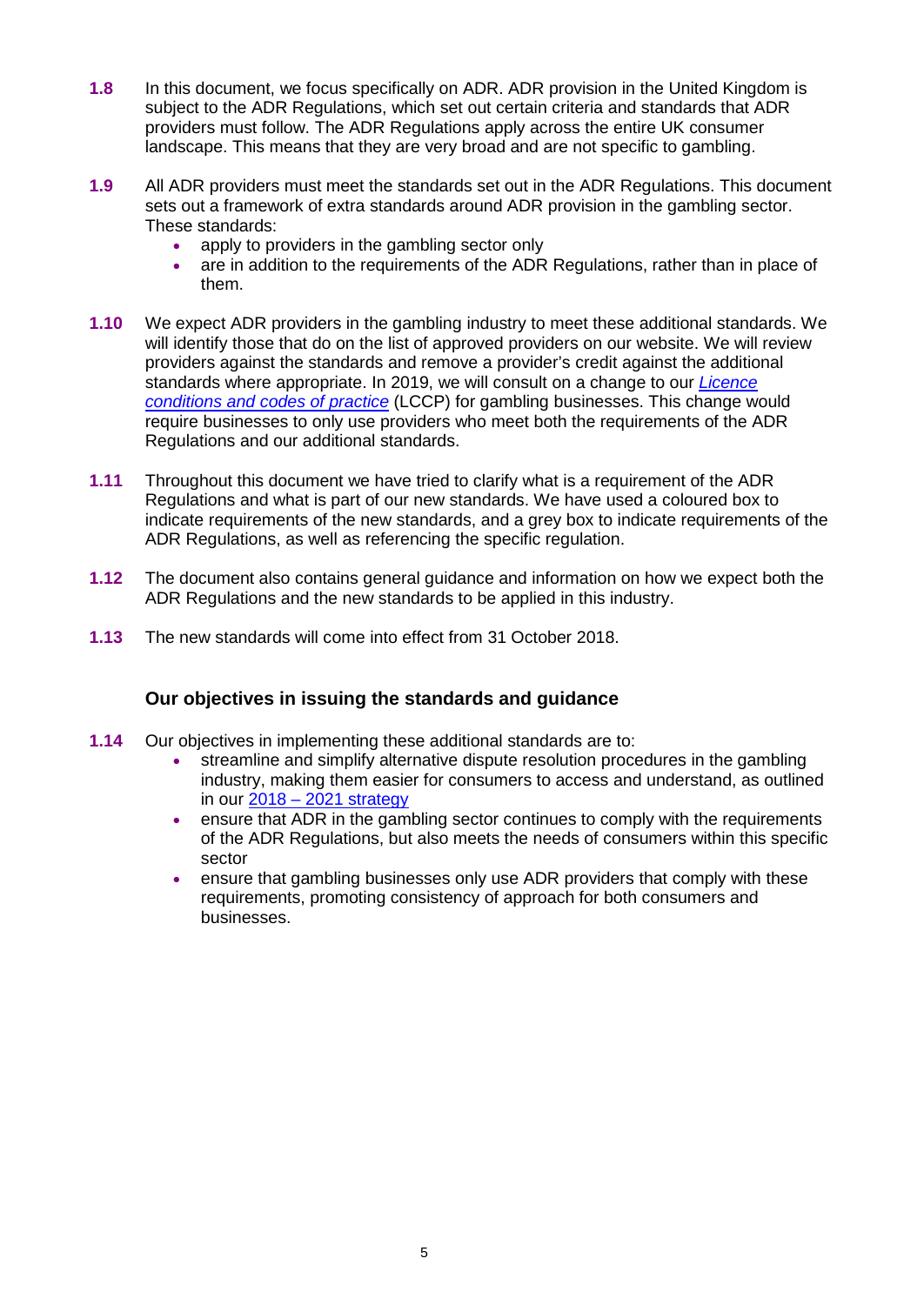# **2 Background**

### **What is alternative dispute resolution?**

- **2.1** ADR offers ways to resolve disputes between consumers and gambling operators without going to court. This can make it easier for consumers to get help to resolve a dispute they have with a business. It also helps to reduce costs for both parties to a dispute and can reduce the length of time it takes for a dispute to be resolved.
- **2.2** There are different types of ADR, such as:
	- mediation, where an independent third party helps the parties in dispute to reach a solution they all agree on
	- adjudication, where an independent third party looks at the facts and information from both parties in dispute and uses this to decide.
- **2.3** In 2015, two sets of regulations came into force in the United Kingdom. These regulations:
	- set out the standards that ADR providers must meet
	- set up some organisations as 'competent authorities' to approve and oversee ADR
	- required businesses to provide consumers with some specific information about ADR.
- **2.4** In the gambling sector, the Gambling Commission was appointed as the competent authority. We are also the regulator for gambling, including the National Lottery, in Great Britain.

#### **The rules governing ADR in the gambling industry**

- **2.5** ADR in the gambling industry is based on two main pieces of legislation/regulation:
	- The previously mentioned ADR Regulations along with the amendment to these, *[The Alternative Dispute Resolution for Consumer Disputes \(Amendment\)](http://www.legislation.gov.uk/uksi/2015/1392/pdfs/uksi_20151392_en.pdf)  [Regulation 2015](http://www.legislation.gov.uk/uksi/2015/1392/pdfs/uksi_20151392_en.pdf)*, are the main regulations that set out the standards for ADR in the UK. They were drawn up to implement the [European Directive on ADR](http://eur-lex.europa.eu/LexUriServ/LexUriServ.do?uri=OJ:L:2013:165:0063:0079:EN:PDF) in the UK.
	- Our *[Licence conditions and codes of practice](http://www.gamblingcommission.gov.uk/for-gambling-businesses/Compliance/LCCP/Licence-conditions-and-codes-of-practice.aspx)* (LCCP). Any gambling business that wants to offer gambling services to consumers in Britain must have a licence from us and must follow the requirements in the LCCP. Our regulation flows from the three licensing objectives. The LCCP includes social responsibility codes of practice that require for gambling business to:
		- deal with complaints within eight weeks of receiving them
		- have arrangements in place for customers to refer any dispute to an ADR provider, if not resolved by the business
		- ensure that ADR is free of charge to the consumer
		- provide certain information to consumers about how to access that ADR provider
		- take account of learning or guidance we publish about working with and submitting information to the ADR provider. This includes an expectation that where the consumer is not happy with the outcome of a complaint by the end of eight weeks (or earlier, if the business deals with the complaint sooner), the business will provide the consumer with confirmation that they have finished looking at the complaint. This enables the consumer to take the complaint to ADR if they choose
- **2.6** There are also specific provisions on ADR in the licence for the operator of the National Lottery, similar to the requirements in LCCP.
- **2.7** A statutory ombudsman is a scheme established by statue. This gives them compulsory jurisdiction over specific types of (usually regulated) businesses. ADR provision in the gambling industry does not have the same status as a statutory ombudsman. However, all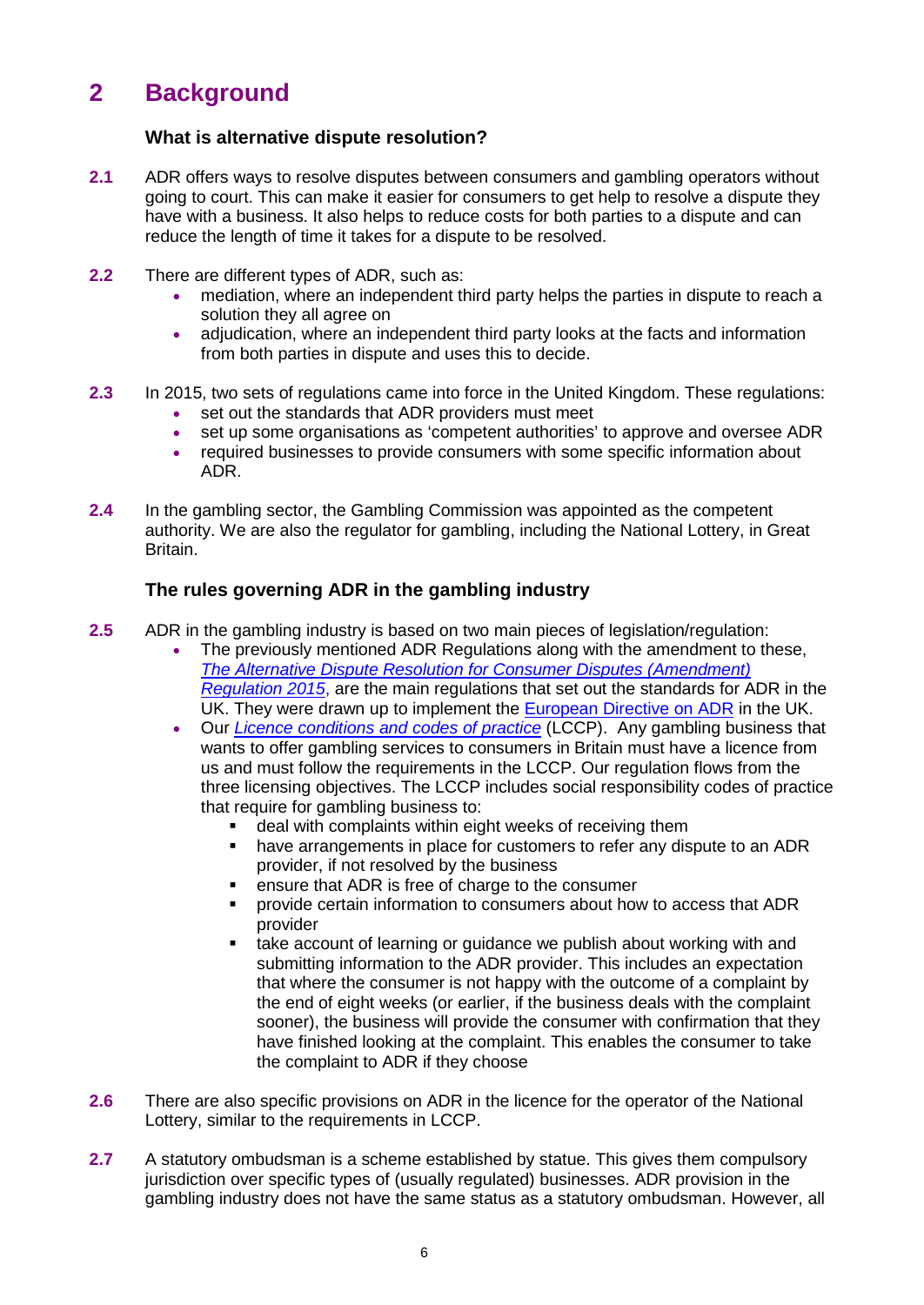gambling businesses are required to nominate an ADR provider that they are prepared to work with as a condition of the gambling licence.

## **What complaints can be taken to ADR?**

- **2.8** The ADR Regulations require only certain types of complaints to be taken to ADR. We call these 'disputes'. The European ADR Directive states that it applies to "disputes between consumers and businesses concerning **contractual obligations in sales or services contracts, both online and offline**" (emphasis added).
- **2.9** In the gambling sector, we have defined complaints and disputes as follows:

# Gambling-related complaint

An expression of dissatisfaction made to the gambling business by any means, about any aspect of the way the business conducts the activities for which they hold a GB licence. For example, a complaint:

- $\Box$  about the outcome of a gambling transaction/contract
- $\Box$  about the way a gambling transaction has been managed

 $\Box$  that concerns the way the licence holder carries out its business in relation to the three licensing objectives.

We expect gambling businesses to take specific actions and meet certain standards when they handle gambling related complaints. This is a requirement of their gambling licence.

# **Dispute**

A dispute is a particular type of gambling-related complaint. It is a complaint about contractual obligations in sales or services contracts or about the customer's gambling transaction (including management of the transaction and related customer accounts) **that has not been resolved through the gambling business's complaints procedure**. [1](#page-6-0) For example, a dispute might be an unresolved complaint:

 $\Box$  linked to the terms of a bonus offer that the consumer has taken up, or to other terms and conditions

- $\Box$  about the consumer's ability to manage his or her account
- $\Box$  about the consumer's ability to access his or her deposited funds or winnings.

## **Disputes are the only type of complaints that may be taken to ADR under this policy**.

# Non-gambling (non-contractual) complaint

An expression of dissatisfaction made to the gambling business by any means about any matter that is not related to the gambling activities. Such complaints, which do not pose a risk to the licensing objectives, do not fall under the scope of this policy. For example, a complaint about the:

- $\Box$  quality of food available on the premises
- $\Box$  range of products offered in the premises or online
- $\Box$  dress code of a member of staff.

Non-gambling complaints, although important to consumers and to businesses, do not link to the requirements of the gambling licence. We therefore expect businesses to decide for themselves how they should resolve such complaints.

Sometimes it can be difficult to tell whether a complaint is gambling-related. For example, a complaint about poor customer service or poorly trained staff manning a telephone or online chat may not appear to be gambling-related. However, it might be gambling-related if the poor service makes it difficult or impossible for the consumer to promptly raise concerns or make a complaint about a contractual matter. Where the type of complaint is unclear, it is generally better to at least initially treat it as a gambling-related complaint.

<span id="page-6-0"></span> $<sup>1</sup>$  Read our advice to gambling businesses on this matter [here.](https://www.gamblingcommission.gov.uk/PDF/2018-09-CD-Guidance-for-Licensees.pdf)</sup>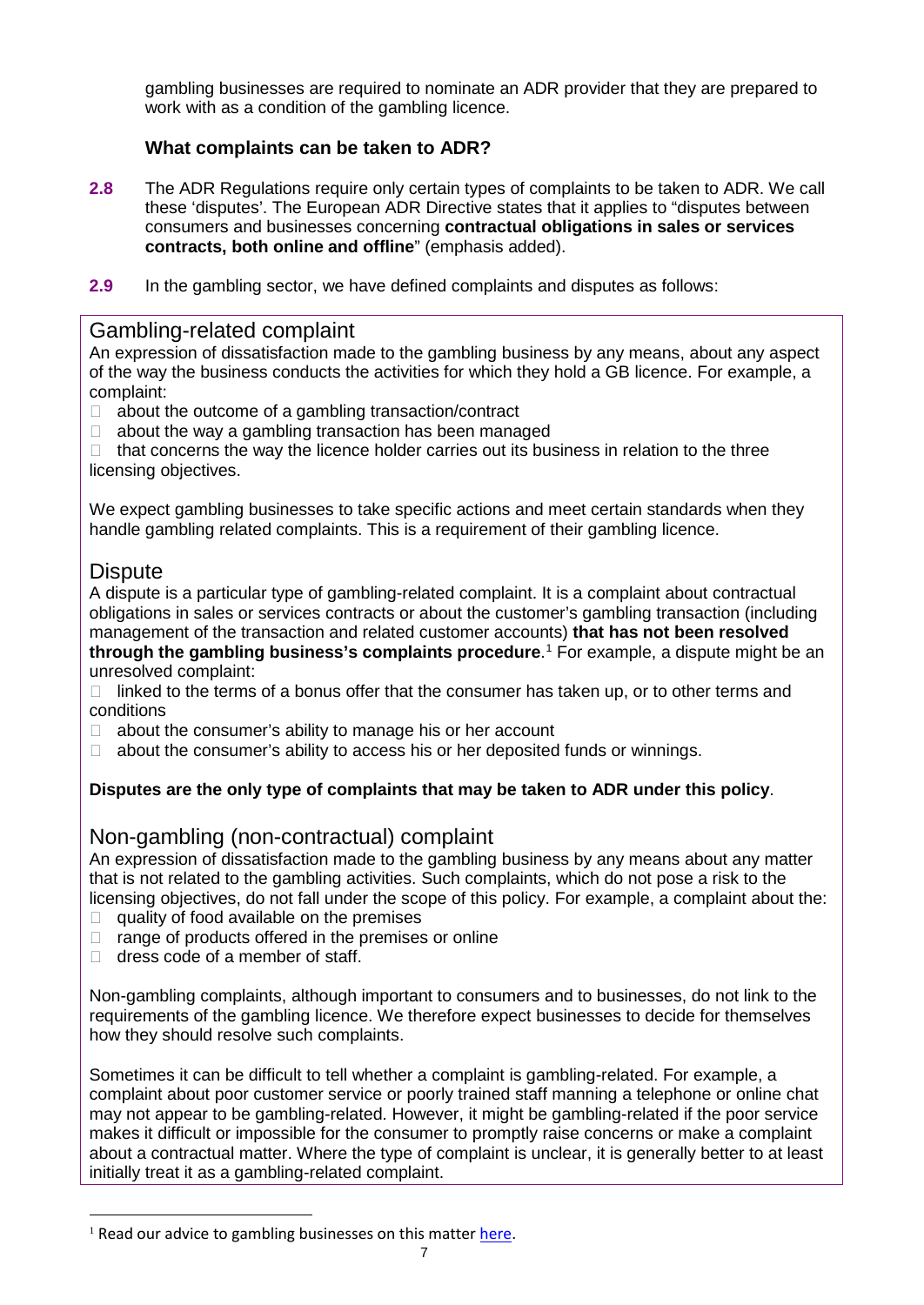- **2.10** We expect gambling businesses to follow certain procedures when they handle disputes. Consumers can choose to take disputes to ADR if they are not resolved to their satisfaction within eight weeks (or earlier, if they receive the business's final decision before eight weeks have elapsed). Non-contractual complaints and complaints that have not first been raised with the gambling business are not covered by this policy.
- **2.11** Consumers do not need to state that they have a contractual/transactional dispute in order to take the matter to ADR. Our advice to gambling businesses explains that in most circumstances we expect businesses to provide consumers with a letter to confirm that they have reached the end of the business's complaints process and provide information on how to escalate the issue if the consumer remains dissatisfied.
- **2.12** Consumers may only take complaints to the ADR provider if they have first raised them with the gambling business.

#### **The role of the ADR provider**

- **2.13** As the competent authority for the gambling industry, we ensure that ADR providers we approve meet the requirements set out in the ADR Regulations. These include requirements around:
	- expertise, independence and impartiality
	- conflicts of interest procedures
	- transparency
	- effectiveness
	- fairness
	- legality
	- grounds to refuse to deal with a dispute.
- **2.14** In our [review of complaints processes in the gambling industry,](http://www.gamblingcommission.gov.uk/for-gambling-businesses/Compliance/General-compliance/ADR/Consumer-complaints-and-redress-review.aspx) we looked at good practice in other industries and from other complaints handling bodies, including the complaints handler requirements of the Ombudsman Association. We concluded that we should introduce additional criteria that approved ADR providers in the gambling industry will need to meet alongside the requirements of the ADR Regulations. Broadly, these requirements fall under the following headings:
	- decision remit
	- transparency and independence (going beyond the requirements in the ADR Regulations)
	- consistency and quality
	- customer service
	- sharing complaints information and data more regularly.
- **2.15** These requirements supplement rather than replace the requirements of the [ADR](http://www.legislation.gov.uk/uksi/2015/542/contents/made)  [Regulations.](http://www.legislation.gov.uk/uksi/2015/542/contents/made)
- **2.16** The ADR provider will determine what method(s) of dispute resolution to use during a dispute. It should identify the key issues and seek additional information from either party to the dispute to clarify information they have already supplied. For example, if the provider identifies a gap in the evidence it is acceptable to ask either party to the dispute about the gap and for information that fills it. The ADR provider does not have an investigatory role beyond this. It would not be acceptable for the provider to undertake an investigation that went beyond clarifying the information supplied by the parties to the dispute.
- **2.17** The outcome of the ADR process will not supersede the gambling consumer's right to refer a dispute about a gambling transaction to court if the consumer does not agree with the gambling business or the provider's decision. This right originates with the Gambling Act 2005 and is also contained in the ADR Regulations (Schedule 3, 8(c)).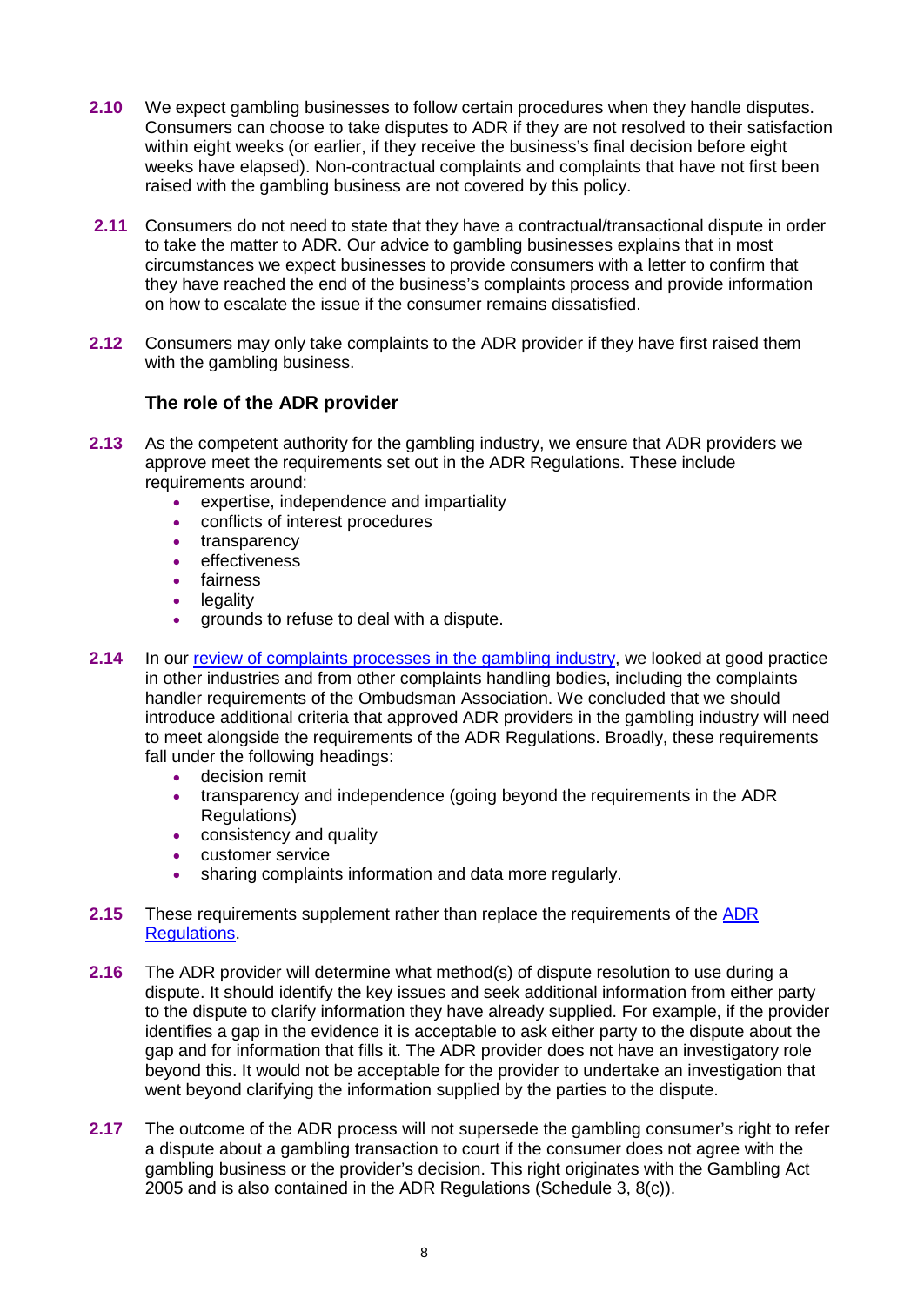- **2.18** Where the ADR provider makes a decision on a dispute using an adjudication process, it should base this on the evidence available to it at the time. This means that:
	- if a gambling business does not engage with the ADR provider and/or fails to supply information that has been reasonably requested, the provider should proceed to make the decision based on the evidence they hold. This may mean that the provider finds the case in favour of the consumer in the absence of evidence to the contrary.
	- if a court or regulatory body considers the matter at a later stage and reaches a different outcome, this does not make the ADR provider's decision wrong at the time that it was made. The court or regulatory body may have access to different information and use a different approach to the ADR provider. ADR providers should consider whether court findings provide any opportunity for learning in the future. This could also include findings related to consumer protection legislation or marketing and advertising.

### **ADR Regulations – requirements for ADR providers to disclose evidence**

- **2.19** The ADR Regulations require a provider to disclose to a party to a dispute on request the arguments, evidence, documents and facts put forward by the other party (ADR Regulations Schedule 3, 7(b)) as part of the requirements under fairness.
- **2.20** In the gambling industry, we expect providers to ensure consumers are made aware of this right so that they can consider whether to exercise it.
- **2.21** Providers should also note the following:
	- other legislation such as the General Data Protection Regulation (GDPR) would prevent disclosure of certain information, in which case, the provider may redact the information (see also paragraph 2.22 below).
	- neither party to the dispute is obliged to provide information to the provider. However, any information they do provide could be disclosed.
	- if either party refuses to provide information, then the ADR provider should attempt to resolve the dispute based on the information that it has.
- **2.22** Providers are also obliged to follow other relevant regulations, for example, the GDPR and Money Laundering, Terrorist Financing and Transfer of Funds (Information on the Player) Regulations 2017 (Money laundering regulations) where appropriate. Providers can find some [general information on GDPR](http://www.gamblingcommission.gov.uk/for-gambling-businesses/Compliance/General-compliance/General-Data-Protection-Regulation-GDPR.aspx) on our website. More information is available from the Information Commissioner's Office (ICO), which is responsible for enforcing data protection legislation and issuing [guidance](https://ico.org.uk/for-organisations/guide-to-the-general-data-protection-regulation-gdpr/) on it.
- **2.23** The next sections introduce the additional standards for ADR providers and provide guidance on how we expect these to work alongside the ADR Regulations requirements.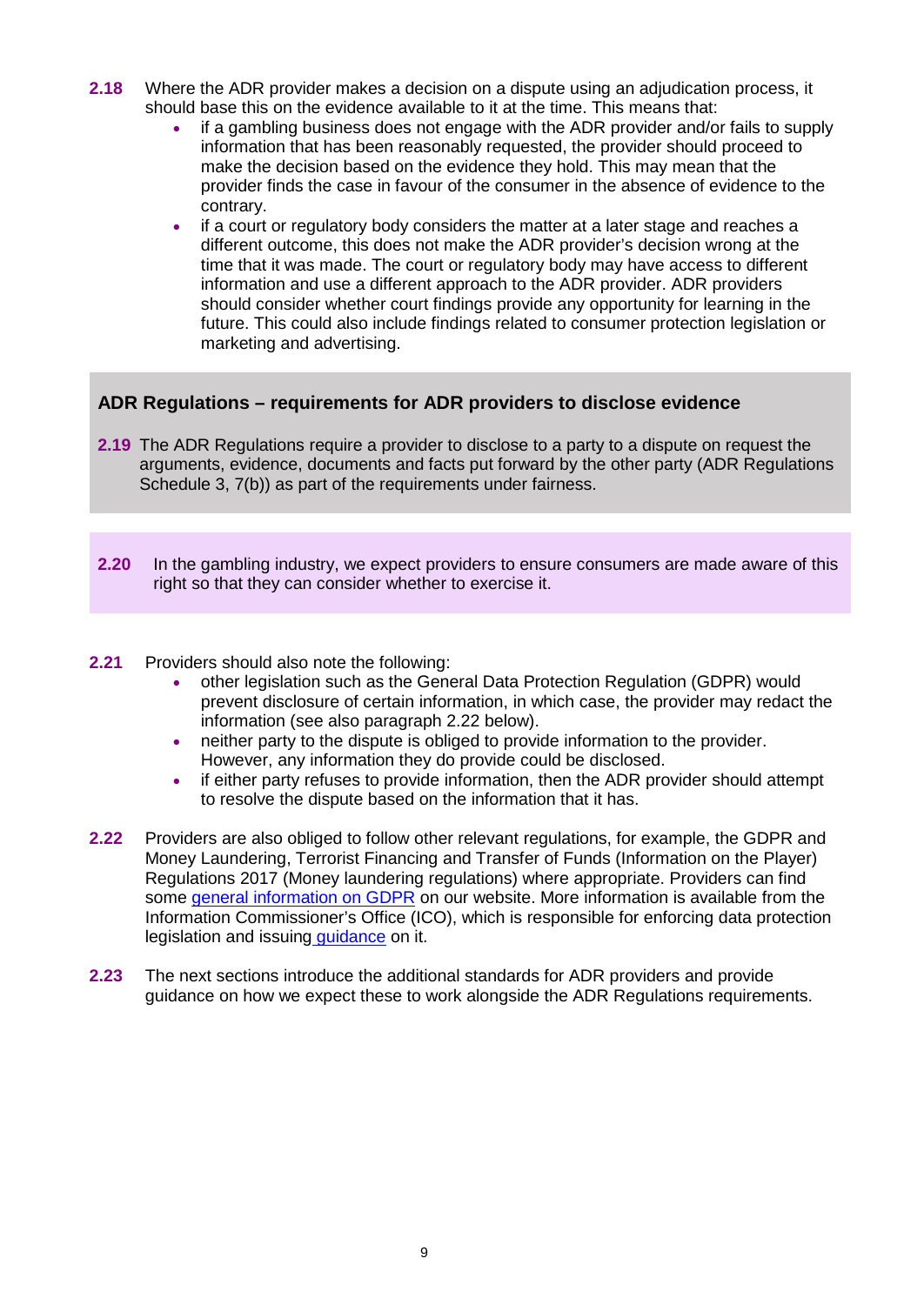# **3 ADR decision remit in the UK gambling industry**

#### **Grounds to refuse to consider a dispute**

**3.1** As explained in paragraph 2.8, the ADR Regulations refer to disputes about contractual obligations in sales or service contracts. In LCCP and our associated guidance, we clarify that ADR providers may consider 'disputes'. These are complaints about the customer's gambling transaction (including management of the transaction and related customer accounts) that have not been resolved at the first stage of the gambling business's complaints procedure.

### **ADR Regulations – ground to refuse to deal with a complaint**

- **3.2** The ADR Regulations list the only grounds under which an ADR provider may refuse to deal with a dispute (ADR Regulations Schedule 3, paragraph 13). Text shown in italics is quoted directly from the ADR Regulations. The non-italicised text beneath each item explains how we expect the regulations to apply in the gambling industry.
	- a) *Prior to submitting the complaint to the body, the consumer has not attempted to contact the trader concerned in order to discuss the consumer's complaint, and sought, as a first step, to resolve the matter directly with the trader.*

Consumers must first approach the gambling business to attempt to resolve a complaint before escalating to ADR. Gambling businesses are generally required as a condition of their licence to resolve the complaint, or agree that no resolution can be reached, within a maximum time of eight weeks from receiving the complaint.<sup>[2](#page-9-0)</sup> If the complaint remains unresolved at this stage, the business should issue a 'deadlock letter' or final letter to confirm that the consumer has attempted to resolve the matter with the business and may now escalate the matter to ADR. This applies whether or not the consumer has fully exhausted the business's complaints procedure at the eight-week stage.

- b) *The dispute is frivolous or vexatious.* The ADR provider may determine whether a dispute is frivolous or vexatious, and if so, refuse to deal with it. The gambling business may not refuse to refer a consumer's complaint to an ADR provider on these grounds.
- c) *The dispute is being, or has been previously, considered by another ADR entity or by a court.*

The ADR system is intended to be a light-touch alternative to court proceedings. It is not intended to provide parties to a dispute with repeated opportunities to achieve a different outcome. If the consumer is not satisfied with the decision of an ADR provider, they have the option to refer the matter to a court.

- d) *The value of the claim falls above or below the monetary thresholds set by a body.* Gambling disputes can vary in value quite significantly. ADR providers should ensure that monetary thresholds set do not significantly restrict consumers' access to ADR.
- e) *The consumer has not submitted the complaint to the body within the time period specified by the body, provided that such time period is not less than 12 months from the date upon which the trader has given notice to the consumer that the trader is unable to resolve the complaint with the consumer.*
- f) *Dealing with such a dispute would seriously impair the effective operation of the body.* An ADR provider might refuse to deal with a dispute that raises difficult legal issues fit for determination by a court (which might set a precedent). Similarly, a provider might refuse a dispute that is more properly determined by a regulator, such as the Commission. The ADR provider should not be considering potential breaches of gambling licence where there is no transactional/contractual element to make the matter a dispute. However, the provider should consider whether there are contractual/transactional aspects that the provider could consider. This is discussed in greater detail in the following section.

 $\overline{a}$ 

<span id="page-9-0"></span> $2$  But see Social responsibility code provision 6.1.1.2 in LCCP, which permits a gambling business to 'stop the clock' on the eight-week time limit where a consumer fails to engage with the process within a reasonable timescale.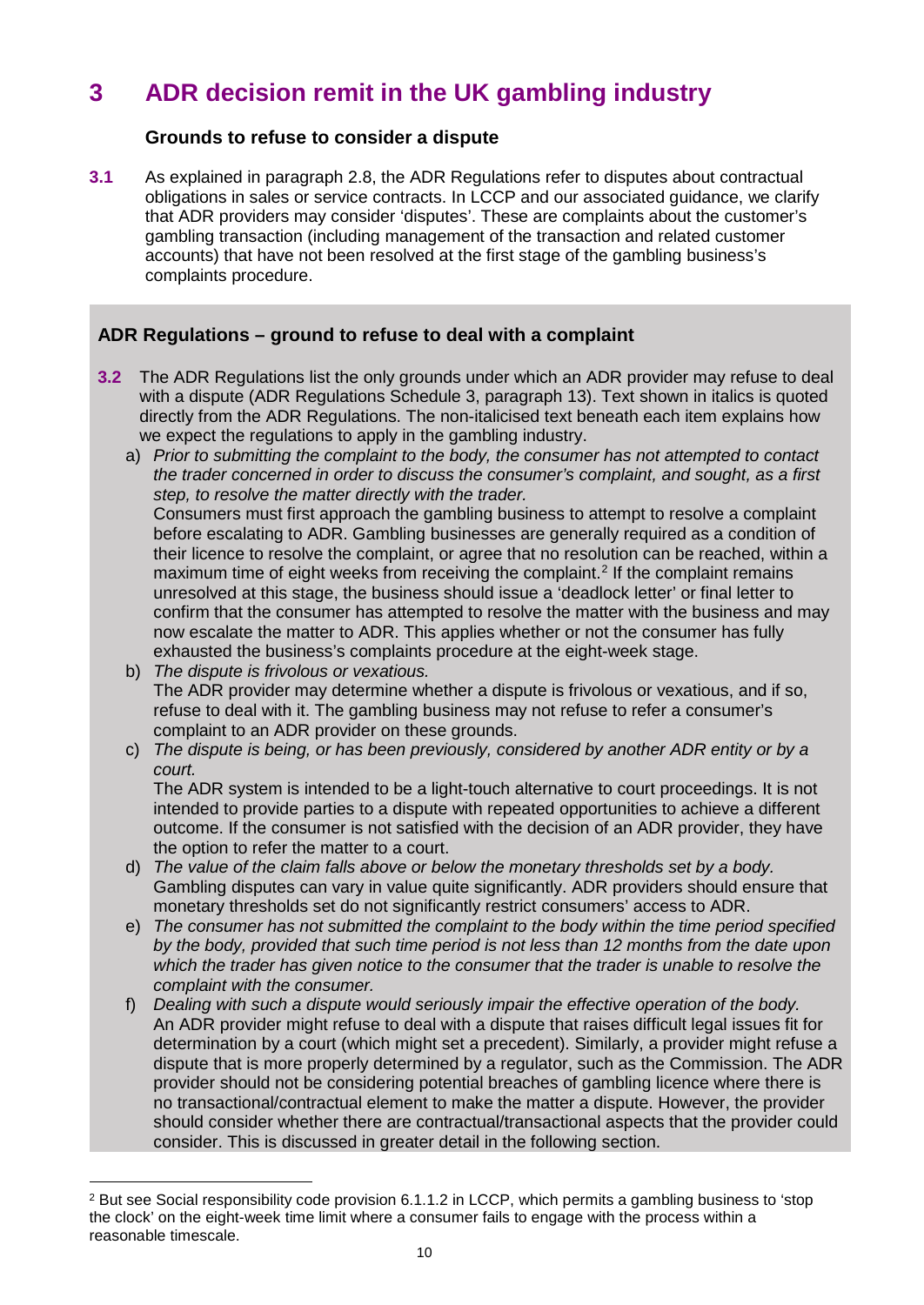- **3.3** *Where a body refuses to deal with a dispute, it must, within three weeks of the date upon which it received the complaint file, inform both parties and provide a reasoned explanation of the grounds for not considering the dispute* (ADR Regulations Schedule 3, para 15)*.* The complete complaint file is made up of *all the documents containing the relevant information relating to the dispute* (ADR Regulations Schedule 3, para 6(c)). We interpret that this does not include any additional comment made by a party to the dispute on the arguments, evidence, documents and facts put forward by the other party to the dispute.
- **3.4** The provider *must also ensure that its policy regarding when it will refuse to deal with a dispute, including in relation to any monetary threshold it sets, does not significantly impair consumers' access to its alternative dispute resolution procedures* (ADR Regulations Schedule 3, para 14).
- **3.5** This policy does not cover non-contractual complaints. An ADR provider and a gambling business may come to an agreement for the provider to look into other complaints about the business if they choose. The provider may also refuse such complaints if they have not made an agreement with the business to consider them.

#### **Disputes and regulatory matters (matters for the Commission)**

**3.6** As noted in (f) above, some disputes may be linked to regulatory matters. We may need to consider such matters as part of our regulatory role as well as or instead of the ADR provider.

Our policy on disclosing information about regulatory investigations

We limit the release of information about on-going criminal or regulatory investigations and we only release information when we determine that it is in the public interest to do so. This protects the integrity of investigations and protects individuals or businesses from being unfairly associated with unsubstantiated allegations. If an investigation results in action taken against a gambling business, we will generally make this information public on our website.

Investigations vary in complexity and information about action taken may not become available until some considerable time after the initial event. You can read more about our policy on the publication of information regarding our regulatory functions in our *[Statement of Principles for](https://www.gamblingcommission.gov.uk/pdf/statement-of-principles-for-licensing-and-regulation.pdf)  [Licensing and Regulation](https://www.gamblingcommission.gov.uk/pdf/statement-of-principles-for-licensing-and-regulation.pdf)*, paragraphs 4.16 – 4.20

- **3.7** As part of our new standards, we expect ADR providers to consider whether there is a transactional or contractual dispute that they can look at, as required by the ADR regulations, independently of any Commission investigation. The ADR provider will also need to consider whether any other legislation, for example, money laundering regulations, impacts on its ability to handle the dispute.
- **3.8** Taking these factors into account, the ADR provider may decide that dealing with the dispute would take such resource that it would seriously impair its effective operation. Under such circumstances, the provider could refuse to take the dispute.
- **3.9** If the provider is unable to consider the matter, the only other option available to consumers to seek resolution is to take the matter to court. The complexity of this procedure can deter consumers from seeking redress. This makes it important for providers to ensure they consider as many disputes as possible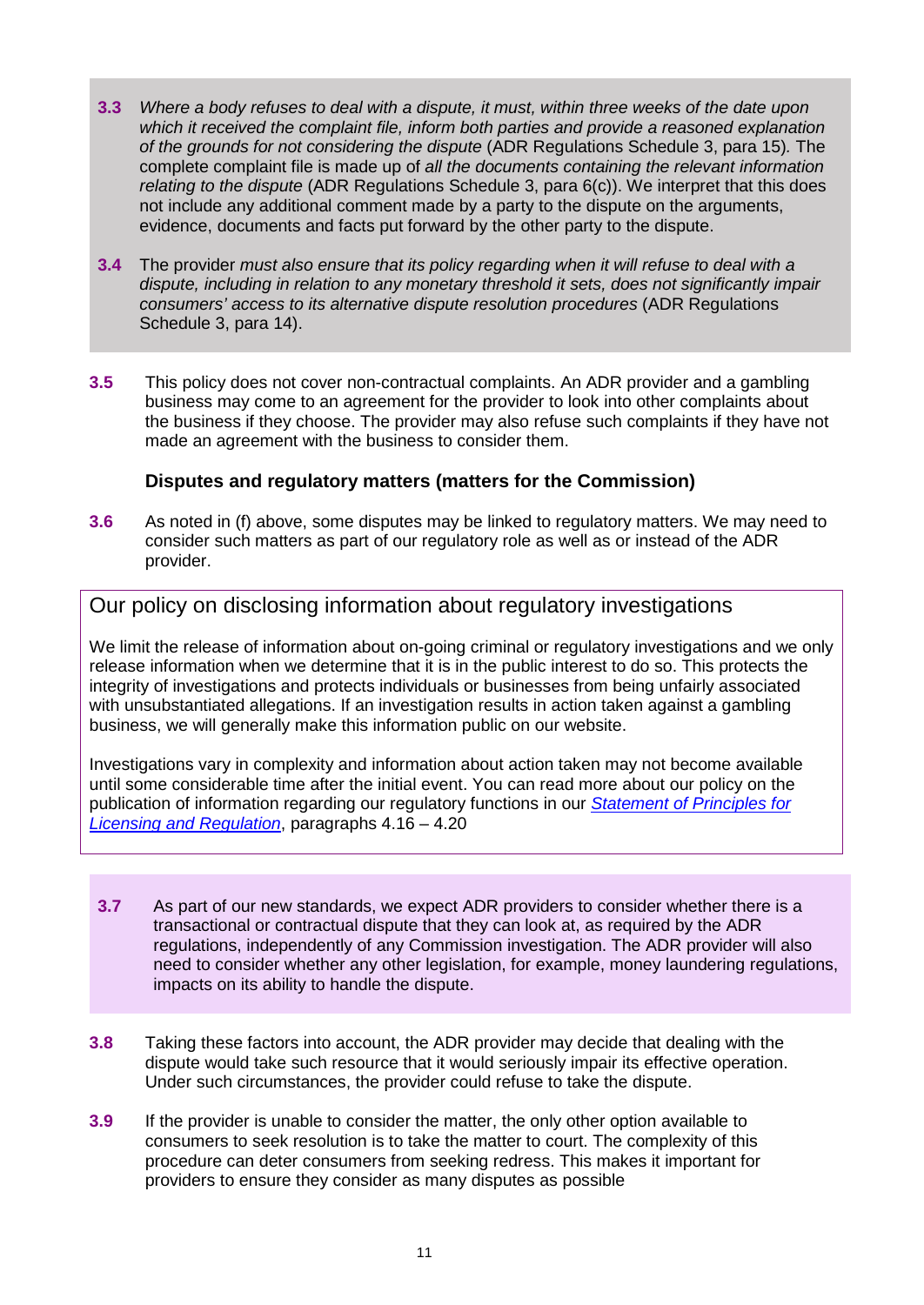- **3.10** Types of disputes linked to regulatory matters could include (please note that these examples are not exhaustive):
	- *Non-payment of winnings/ account suspended due to anti-money laundering (AML) concerns*

**We expect ADR providers to consider the dispute based on the gambling business's actions and the available evidence from both parties.** The ADR provider does not need to know whether the gambling business has submitted a Suspicious Activity Report (SAR) to the appropriate authority to do this, and the gambling business should not disclose this information to the provider. If the ADR provider decides the dispute in the consumer's favour, the gambling business should pay the consumer/return the consumer's funds. Where the business continues to suspect or knows that the customer is laundering money, they may do this by submitting a defence against money laundering (DAML) SAR, requesting a defence for potential money laundering offences in respect of the transaction in question (that of paying off the customer). If consent is refused, it will be for the gambling business to seek information from appropriate authorities on what may be disclosed to the consumer. We intend to provide some additional information to gambling businesses to remind them of these obligations.

• *Non-payment of winnings/account suspension due to issues related to fraud or crime, but not money laundering.*

**We expect ADR providers to consider the dispute based on the gambling business's actions and the available evidence from both parties.** Relevant considerations could include whether there is an ongoing police or criminal investigation, or the suspicion has been reported to the authorities. Providers should note that unless prevented from doing so by legislation (such as criminal, or linked to data protection), they must be prepared to share the evidence on which they base their decision with both parties to the dispute, as required by the ADR Regulations, Schedule 3, part 7 (Fairness).

• *Account suspended due to failed identity checks/ refusal to comply with identity checks*

**We expect ADR providers to consider the dispute based on the gambling business's actions and the available evidence from both parties.** ADR providers may wish to consider the nature of the information that the gambling business is requesting the consumer to provide, and whether it appears to be reasonable/fair in accordance with the requirements of consumer protection legislation and money laundering regulations. The provider may also wish to consider the reasons behind and [the timing of the request.](http://www.gamblingcommission.gov.uk/news-action-and-statistics/news/2017/Commission-urges-operators-to-review-when-customer-identity-checks-are-made.aspx) For example, if a gambling business allows a consumer to continue to deposit funds while refusing to allow him or her to withdraw them, this might cast some doubt on the necessity of the checks. Providers should note that in September 2018 we launched a consultation looking at age and identity verification issues. Pending the outcome of the consultation, we may require businesses to at least verify the basic identity of customers before the customer is permitted to gamble.

- *Non-payment of winnings/account suspended/bet voided due to issues related to suspected irregular betting or match fixing*. **We expect ADR providers to consider the dispute based on the gambling business's actions and the available evidence from both parties.** If a gambling business suspects that a bet is irregular, or that an event has been fixed, they may report the matter to the appropriate authority, including our Sport Betting Integrity Unit (SBIU). The gambling business should decide whether to pay out on the wager. The ADR provider should therefore be able to consider any dispute, based on the evidence provided.
- *Disputing that the gaming machine is rigged or unfair*. **The ADR provider will need to establish any contractual/transactional element of the issue**. For example, whether the gambling consumer is disputing that certain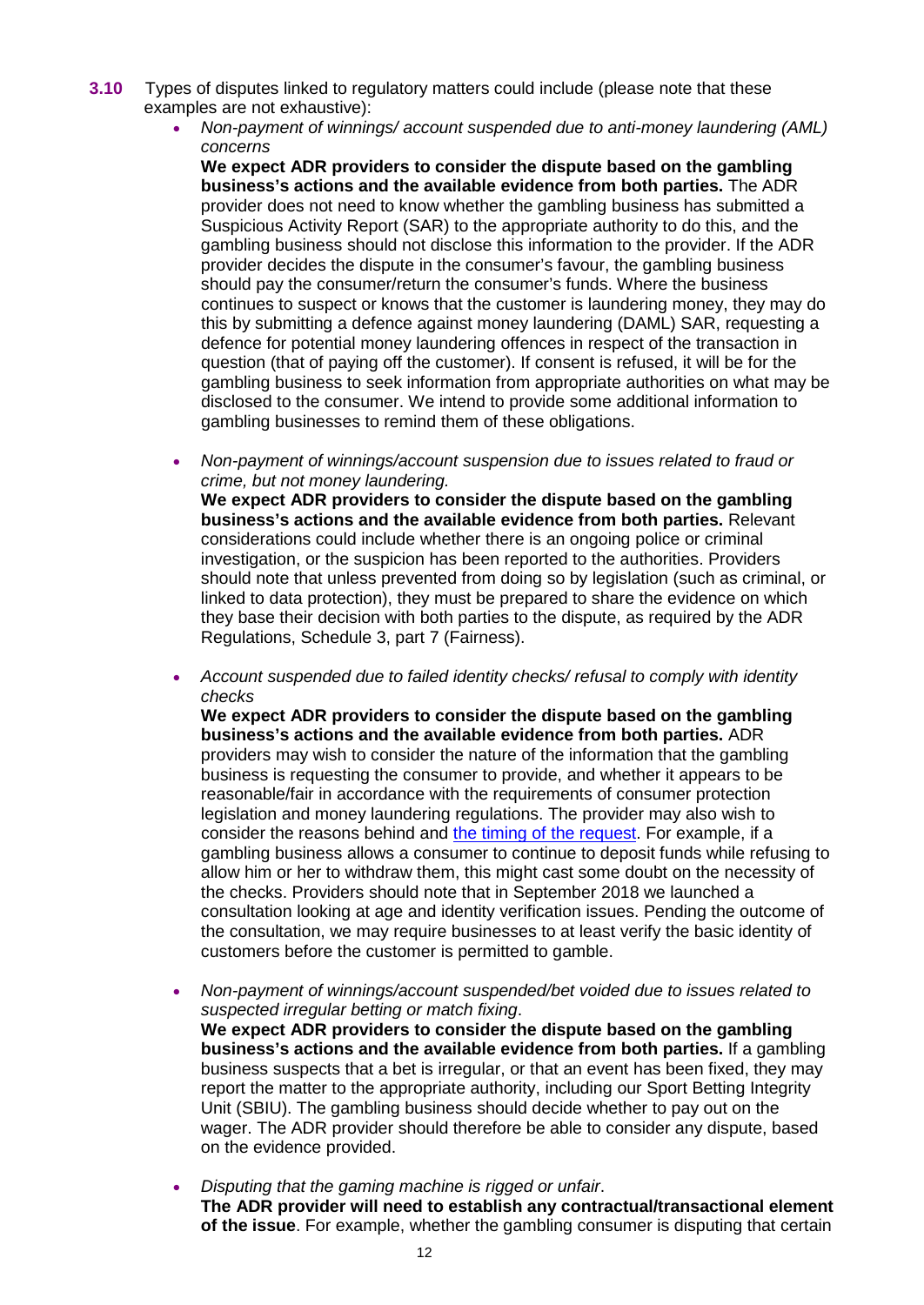transactions they have made have been affected by an unfair game or is just making a general complaint that the game is not fair because they have not won. Where a contractual/transactional dispute is identified, the ADR provider could consider information held by the gambling business, for example, to establish whether a game has been tested, recent evidence of ongoing monitoring of the return to player (RTP), or an audit record of a gaming machine, to consider any transactional element of a dispute. The provider may need to ask the operator to obtain this information.

• *Disputes linked to technical issues*

Technical issues could include, for example, a game that displays a win for the consumer when there was actually a loss, or game or lottery tickets that do not print correctly, etc. A significant number of complaints about the same game/gambling business may indicate a wider problem that would interest us. **We expect the ADR provider to consider the contractual/transaction dispute in each individual complaint they receive.**

• *Permitted to gamble when self-excluded*

A consumer may enter into a self-exclusion agreement with a gambling business, under which the consumer agrees to exclude themselves from gambling with the business and the business agrees to help prevent the consumer from accessing the gambling facilities. The ADR provider's role does not include considering whether the business's self-exclusion policy is effective – this is a requirement of the business's licence and is a matter for us. However, **we expect the provider to consider whether terms and conditions attached to any self-exclusion agreement are clear and fair in accordance with the requirements of consumer protection legislation, and whether it would be clear to the consumer that they were excluded from the channel, platform or premises from which they attempted to gamble**.

ADR providers should note that multi-operator self-exclusion schemes are in operation for both online and land-based gambling sectors. The gambling businesses do not run the multi-operator schemes, and therefore do not have responsibility for the terms and conditions or clarity of the schemes. As a result, complaints related to these schemes are a matter for us.

• *Disputing that the gambling business should have intervened to prevent the consumer from coming to harm/spending their money* We expect gambling businesses to intervene if a consumer appears to be at risk of being harmed by their gambling. Businesses must take account of a range of factors in determining whether to intervene, such as patterns of play, observed behaviour, language used in communicating, as well as time or money spent to determine whether to intervene, and may need to develop this information over a period of time.

As a result, it is unlikely that ADR providers will be able to identify a specific contractual/transactional element to the issue.

• *Disputes linked to unfair terms or practices*

**ADR providers must consider consumer protection legislation when looking at disputes**. We have been working with the Competition and Markets Authority (CMA) to ensure terms and conditions offered by gambling consumers meet the requirements of consumer legislation. This includes, for example, considering whether a contract term is fair, whether the consumer is being unfairly prevented from withdrawing funds and where key terms omitted from marketing or advertising materials may have misled a consumer. The CMA has published its advice to operators and consumers on its [website.](https://www.gov.uk/cma-cases/online-gambling) Further information can be found on our [website.](http://www.gamblingcommission.gov.uk/for-gambling-businesses/Compliance/General-compliance/Social-responsibility/Fair-and-transparent-terms-and-practices.aspx) ADR providers need to be aware that although this advice was published in 2018, the Consumer Rights Act came into effect in 2015, and the Consumer Protection from Unfair Trading Regulations (CPRS) have been effective since 2008 and therefore apply to earlier disputes.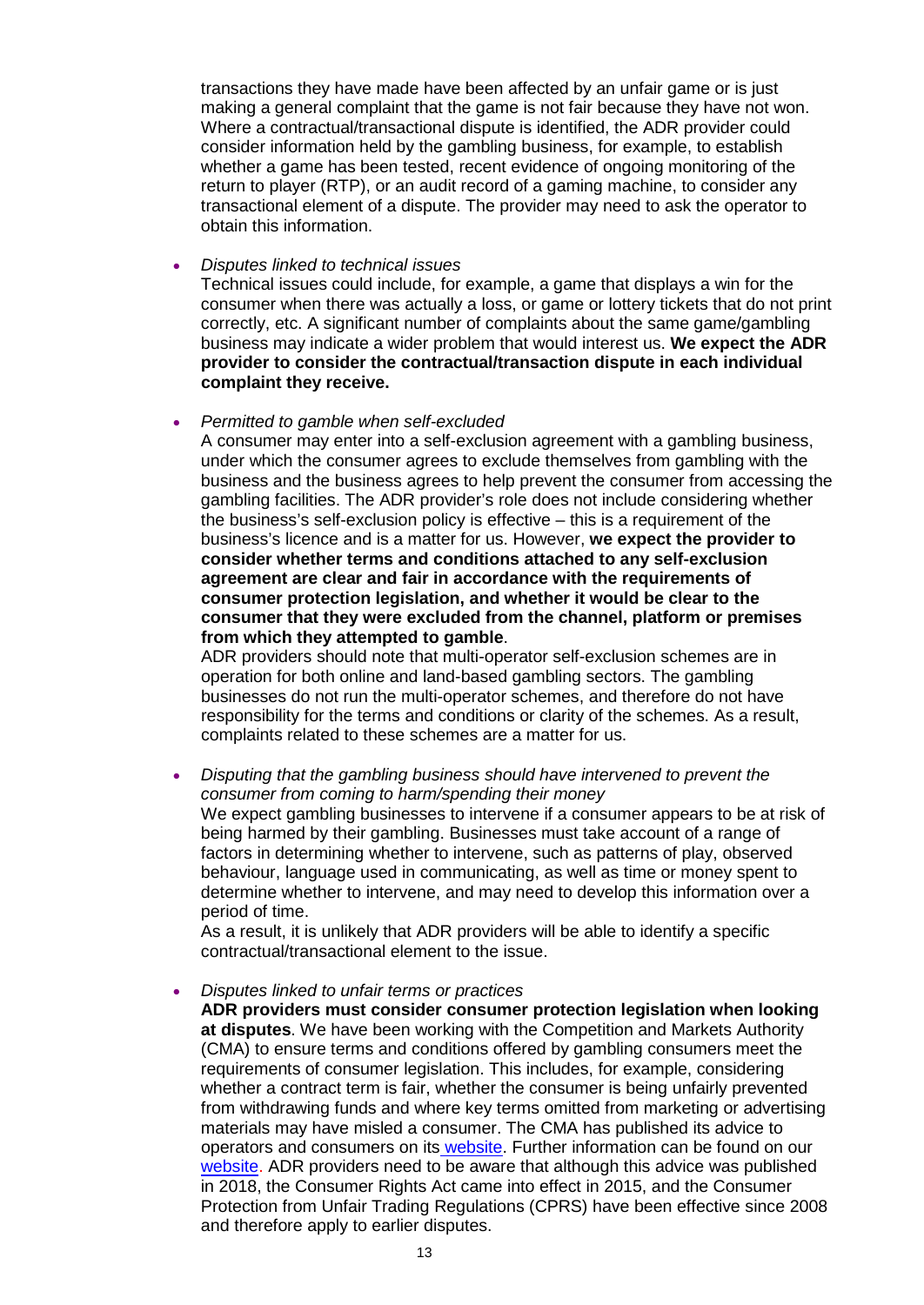From 31 October 2018, new requirements for gambling businesses come into force. These require businesses to comply with the advertising codes of practice issued by the Committees of Advertising Practice (CAP). We have worked with the Advertising Standards Authority (ASA) and CAP to deliver key messages and guidance to industry, including CAP guidance on the marketing of free bets and bonuses and responsible advertising. ADR providers should take ASA rulings and CAP guidance into account when considering disputes where these are relevant.

**3.11** Note that the ADR provider is not required to determine whether the gambling business has breached the terms of its licence or otherwise. The ADR provider may only consider contractual/transactional matters based on the evidence available at the time of the decision.

#### **Decisions and resolutions**

- **3.12** Depending on the type of dispute resolution offered, the ADR provider will agree a resolution to the dispute with both parties or use the available evidence to make a decision to resolve the dispute. If the outcome involves a payment for the consumer, the ADR provider may also consider factors such as:
	- reimbursement of out-of-pocket expenses caused by the dispute (for example, if the consumer has incurred a cost for documents that the gambling business has asked them to provide, such as notarised documents). The ADR process is intended to be free for the consumer, so following the process should not put them out of pocket. The ADR provider need not reimburse consumers for everyday costs that might arise in making a dispute, such as the costs of a telephone call. However, where the consumer has been required to incur considerable amounts of telephone charges, or travel costs to attend an ADR hearing, the provider should consider whether reimbursement is appropriate. • compensation for distress or inconvenience, if that has been considerable.
	- An ADR provider may, at their discretion, consider awarding compensation to a consumer if the provider can establish that a gambling business's actions have caused the consumer considerable distress or inconvenience. We expect that this will be exceptional rather than typical.

#### **New standards – general principles for considering compensation**

- **3.13** We expect ADR providers to take into account the following general principles when considering whether to award compensation (rather than reimbursement):
	- In awarding compensation, the ADR provider is recognising the emotional or practical impact on the consumer, rather than punishing the business.
	- The ADR provider may look at whether a dispute has had a considerable emotional or other impact on the consumer beyond a financial impact. For example:
		- significant distress, including stress or physical or mental suffering
		- inconvenience, including where a consumer has had to expend considerable effort or time because of a business's mistake
		- damage to a consumer's reputation by a business's action
	- In most cases providers will not award compensation, recognising that any dispute is likely to cause a measure of inconvenience or upset. Providers should consider whether compensation is warranted where the impact of the business's actions have had a considerable effect on a particular consumer.
	- Providers should also recognise that all consumers are different, and what is a significant impact for one person may not be for another. Providers should consider compensation awards at their discretion, taking into account all the circumstances of the case. This means that in similar cases, providers may award different amounts of compensation – or award compensation for one case but not another – depending on the overall impact on the consumer. We expect providers to apply a consistent approach to determining the amount of any compensation awards, although the outcome of each case may be different.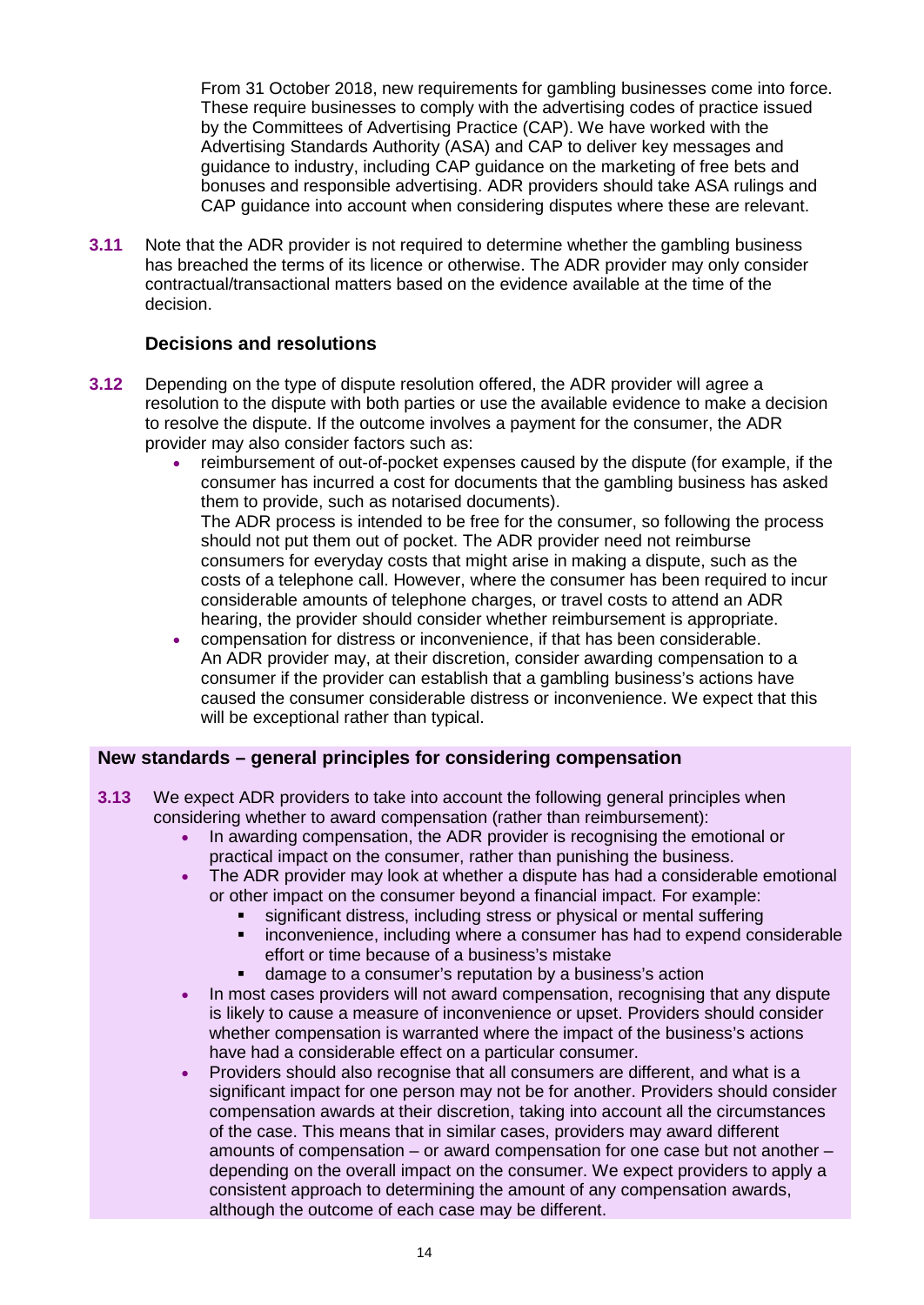- The amount of any compensation awarded is at the discretion of the ADR provider and is not subject to appeal within the ADR process. This does not affect the consumer's right to appeal the provider's decision in a competent court.
- **3.14** ADR providers should use their discretion to decide what to award, if compensation is deemed appropriate. The amount of money in dispute may be a factor to consider, though the impact on the consumer will usually outweigh this. The provider may also consider that a non-monetary award, such as an apology, is appropriate. ADR providers in the gambling industry may wish to agree an approach to compensation with each other.
- **3.15** As of September 2018, very few awards for compensation have been made in the gambling industry. By producing these principles, we aim to ensure that any future awards made follow a consistent approach.

#### **The legal effect of the outcome of the dispute resolution process**

- **3.16** As a condition of the licence, we require gambling businesses to ensure that terms and conditions they introduce around ADR do not restrict the customer's right to bring court proceedings against the gambling business. The terms may, however, provide for a resolution of the dispute agreed by the customer to be binding on both parties (Social Responsibility code provision 6.1.1.4).
- **3.17** Under the ADR Regulations (5(n)), information that ADR providers must make publicly available includes the legal effect of the outcome of the dispute resolution process, including whether the outcome is enforceable and the penalties for non-compliance with the outcome, if any.
- **3.18** We expect that the outcome of the dispute process should be binding on both parties if the consumer agrees with the outcome for disputes which would otherwise be taken to the small claims court (disputes of not more than £10,000). The ADR procedure need not be binding for disputes over £10,000. This will allow, for example, for mediation to be employed for larger figures, or for adjudication decisions to be non-binding.
- **3.19** If the consumer does not agree with the outcome, they may choose to take the matter to an appropriate court.

#### **Reconsidering the outcome of the dispute resolution process**

- **3.20** We recognise that there may be times when a provider may receive information relevant to the outcome of a dispute after the outcome has been issued. For example, the consumer may provide an email that the ADR provider has not seen before. The existence of a new email in itself would not necessarily be grounds to reopen a dispute. But if the email contained new information that impacted on the dispute, then the provider should consider whether the dispute should be reopened.
- **3.21** We therefore expect ADR providers to make available to consumers information on:
	- whether they will reconsider the outcome of a dispute after the outcome has been issued
	- the circumstances or grounds for such reconsideration to take place
	- time-limits for requesting such reconsideration, and the process that it will follow
	- what will happen at the end of the process.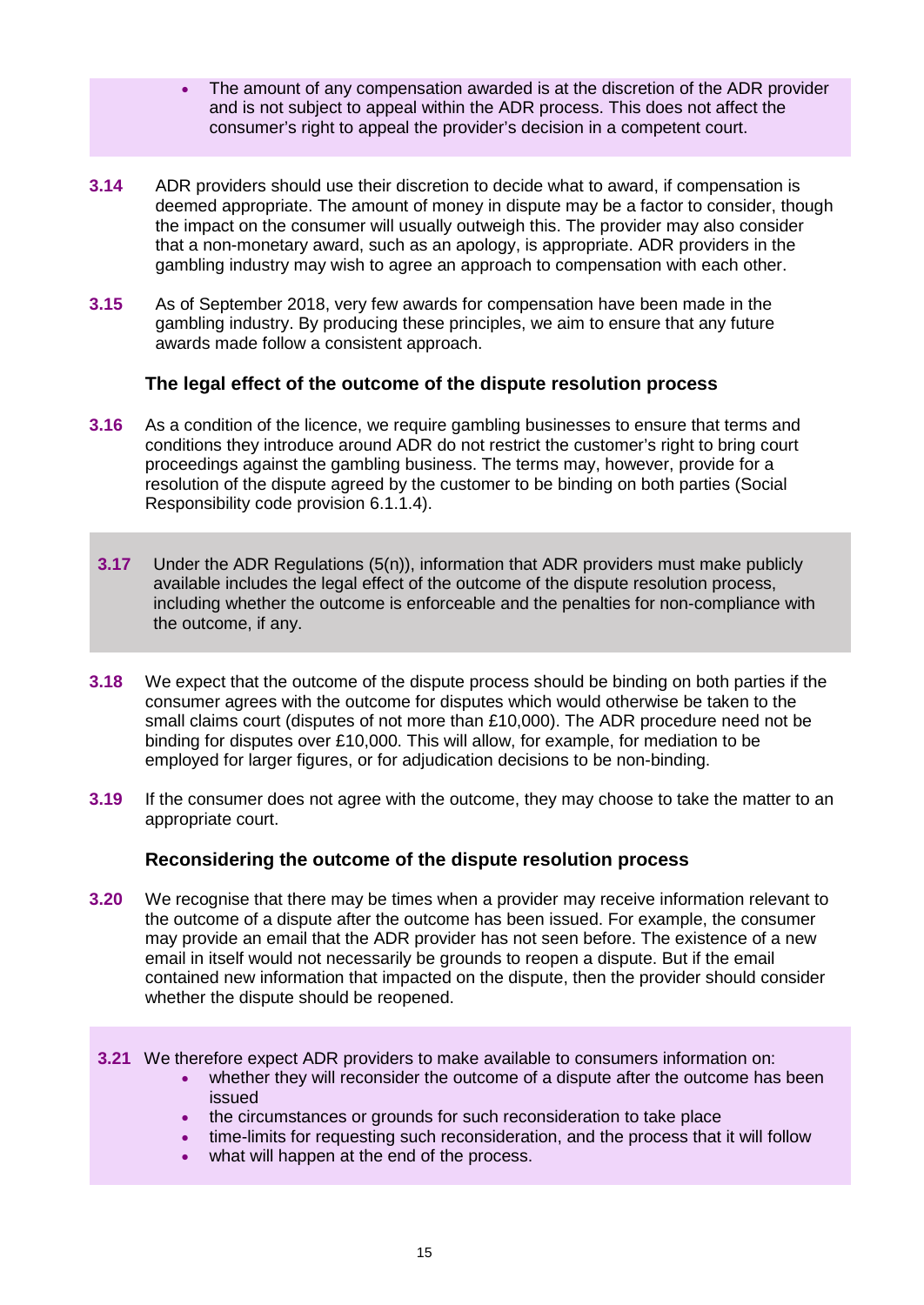# **4 Independence, transparency, consistency and quality**

### **Requirements of the ADR Regulations**

- **4.1** The ADR Regulations require the ADR provider and officials to be independent of the parties to a dispute. This includes:
	- ADR officials must be appointed for a term of office sufficient to ensure the independence of the person's actions, and provides that no official can be relieved of their duties without just cause (Schedule 3, 3(b))
	- ADR officials must not be remunerated in a way that is linked to the outcome of the dispute resolution process (Schedule 3, 3(d))
	- where ADR officials are employed or remunerated by a professional organisation or business association, the entity must have a ring-fenced budget to enable it to carry out its functions as an ADR entity (Schedule 3, 3(g))
	- where the ADR provider operates a dispute resolution model that is a collegiate body of representatives of both professional organisations/business associations and consumer organisations, ADR officials must comprise an equal number of representatives of consumer interests and trader interests (Schedule 3, 3(h)).
- **4.2** The ADR Regulations also set out criteria that ADR providers must meet in terms of expertise, impartiality, effectiveness and fairness. These include:
	- ensuring that an ADR official possesses a general understanding of the law and the necessary knowledge and skills relating to the out-of-court or judicial resolution of consumer disputes (ADR Regulations Schedule 3, 3(a)).
	- ensuring that no ADR official discharges his or her duties in a way that is biased as regards a part to a dispute, or the representative of a party (ADR Regulations Schedule 3, 3(c)).
	- ensuring that parties to a dispute may express their points of view, and may request sight of, and opportunity to comment on, evidence, documents, arguments and facts put forward by the other party to the dispute. (ADR Regulations Schedule 3,  $7(a) - (c)$ ).

# The Ombudsman Association's six principles of good governance

The [Ombudsman Association](http://www.ombudsmanassociation.org/) (OA) suggests that, for a scheme to be credible, all stakeholders must have confidence in it and in the independence and effectiveness of the official in the role of investigating and resolving consumer or public service complaints. The OA suggests [six principles](http://www.ombudsmanassociation.org/docs/BIOAGovernanceGuideOct09.pdf)  [of good governance:](http://www.ombudsmanassociation.org/docs/BIOAGovernanceGuideOct09.pdf)

#### **Independence**

Ensuring and demonstrating the freedom of the office holder from interference in decision making:

- Freedom from interference in decision making on complaints
- Appropriate and proportionate structure and financial arrangements<br>• Appointment, re-appointment and remuneration of the office bolder
- Appointment, re-appointment and remuneration of the office holder consistent with ensuring independence
- Governance arrangements which ensure and safeguard the independence of the office holder and scheme
- Those involved in the governance of the scheme to conduct themselves at all best times in the best interest of the scheme

#### **Openness and transparency**

Ensuring openness and transparency in order that stakeholders can have confidence in the decision-making and management processes of the scheme: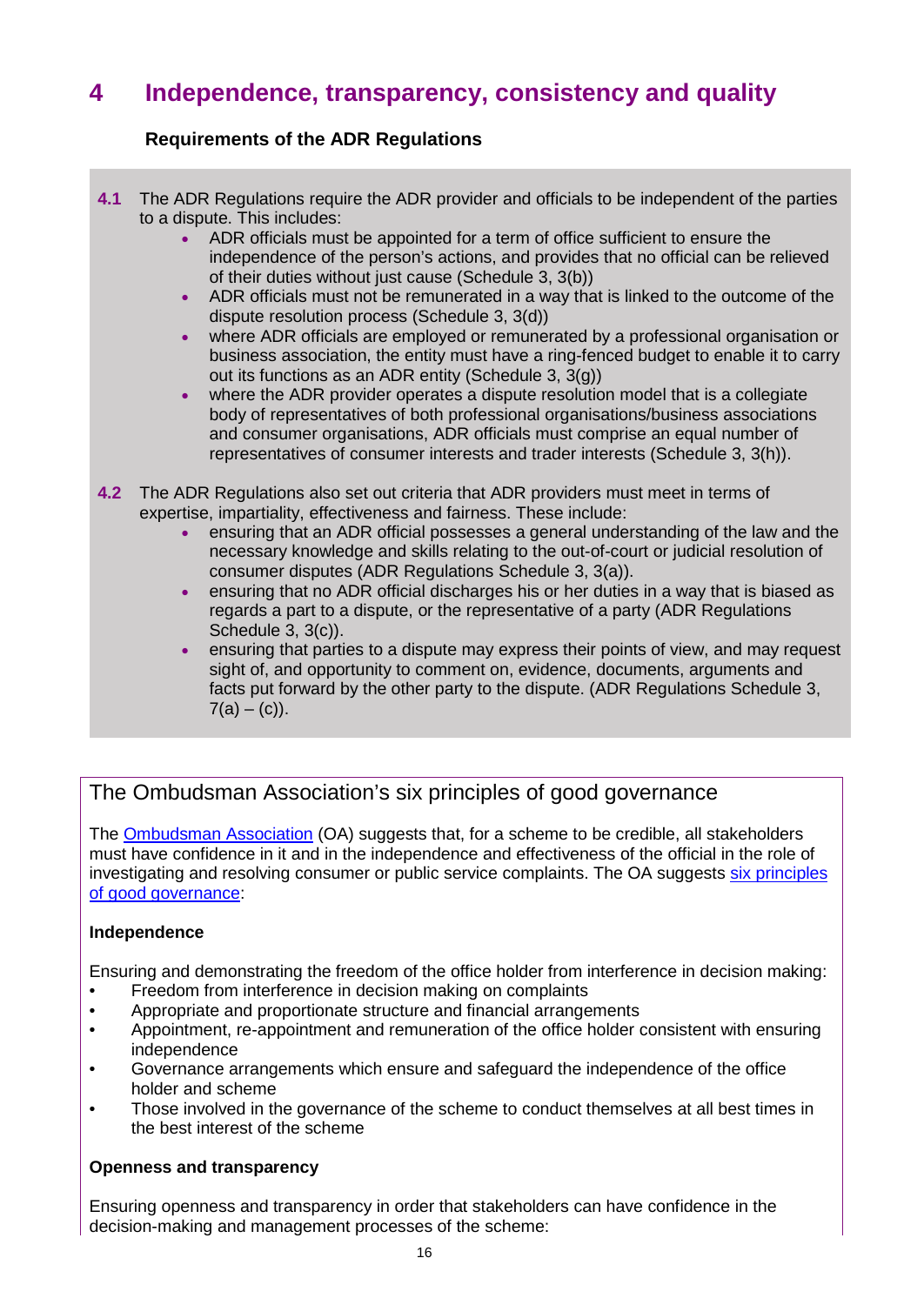- Clear explanation of legal constitution, governance and funding arrangements
- Open and clear policies and procedures, and clear criteria for decision making
- Clear and proper recording of decisions and actions
- Free availability of information and publication of decisions, consistent with statute, contract and good practice
- Clear delegation arrangements, including levels of authority
- Register of interests, to apply to the office holder, appropriate staff members and members of any governing body

#### **Accountability**

Ensuring that all members of the scheme, including the office holder staff members and members of any governing body are seen to be responsible and accountable for their decisions and actions, including the stewardship of funds (with due regard to the independence of the office holder)

- Subject to appropriate public or external scrutiny
- Accountable to stakeholders for the operation of the scheme
- Financial accountability, and appropriate internal controls to demonstrate the highest standards of financial probity
- Robust mechanism for review of service quality
- Clear 'whistle-blowing' policy

#### **Integrity**

Ensuring straightforward dealing and completeness, based on honesty, selflessness and objectivity, and ensuring high standards of probity and propriety in the conduct of the scheme's affairs and complaint decision making.

- Impartiality in all activities
- Identify, declare and deal with conflicts of interest (Including office-holder, staff members and members of any governing body)
- Compliance of all those involved in the governance or operation of the scheme with relevant principles of public conduct
- Arrangements for dealing with conflicts about governance issues

#### **Clarity of Purpose**

Ensuring that stakeholders know why the scheme exists, what it does, and what to expect from it

- Explanation of the purpose of the scheme and who it serves
- Clear status and mandate of the scheme
- Clarity of extent of jurisdiction
- Governance arrangements which are clear in relation to the office holder's adjudication role

#### **Effectiveness**

Ensuring that the scheme delivers quality outcomes efficiently and represents good value for money

- Leadership which defines and promotes the values of the scheme
- Keeping to commitments
- Good internal planning and review processes
- Quality assurance and a process for review of service
- Quality outcomes for complainant, organisation complained about, scheme and all other stakeholders
- Recommendations accepted by bodies in jurisdiction
- Effective risk management controls
- Cost effectiveness for money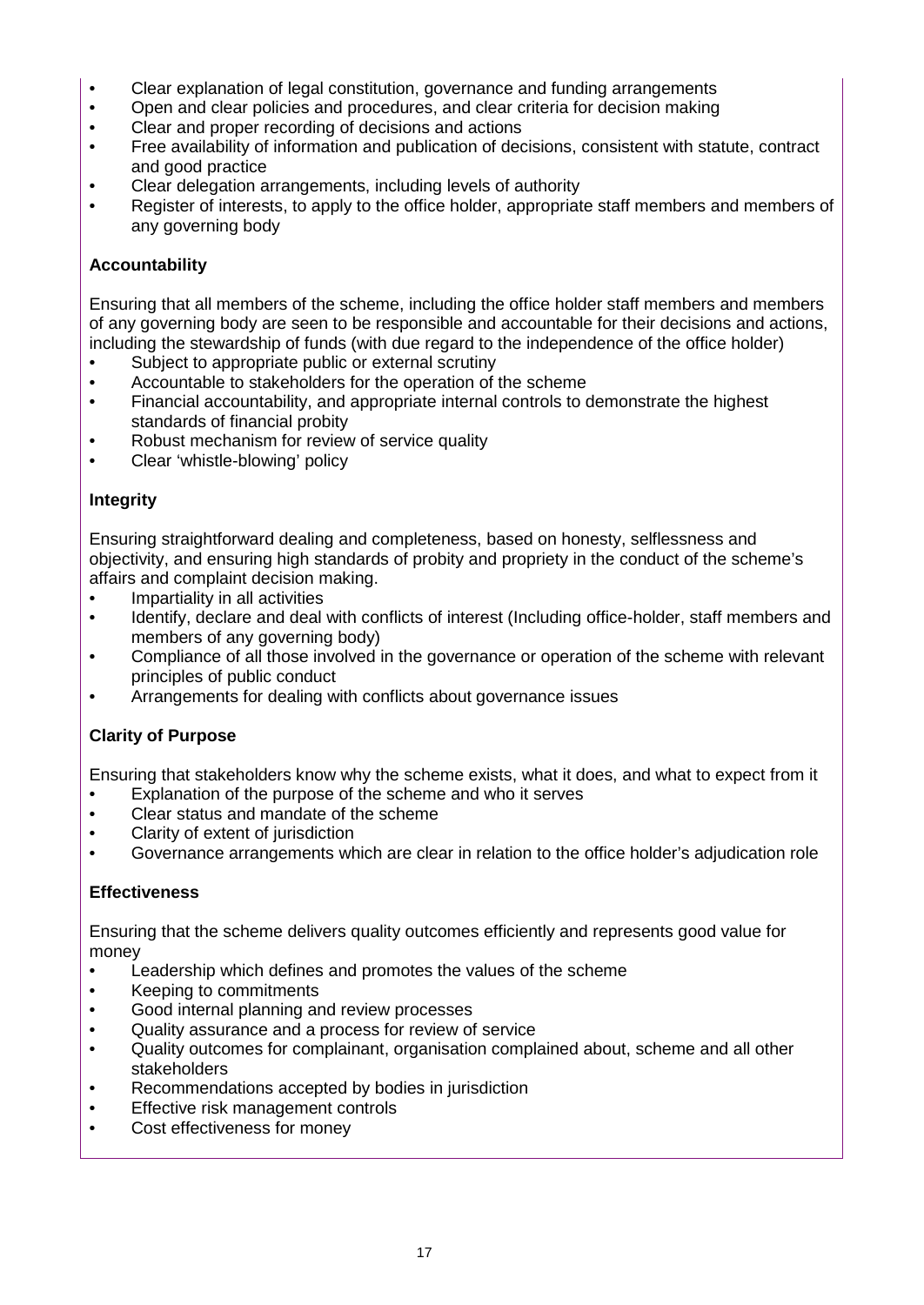- **4.3** We agree with the high-level principles set out by the OA. We expect ADR providers in the gambling sector to meet these principles, regardless of whether the provider is a member of the OA. We will assess the independence of ADR providers against these principles.
- **4.4** In particular, we expect the ADR provider to:
	- be transparent about and make public information on how it is funded, and how it is independent
	- provide clear information about the purpose of the scheme
	- publish clear criteria to gambling businesses and customers about its methods and manner of, and timescales for, handling disputes
	- At least annually, implement a robust review or audit of dispute outcomes, service standards and service quality as well as governance arrangements.
- **4.5** We expect providers' policies and procedures for decision making to take account of the balance of power within a dispute. Some consumers (such as those with health problems, literacy problems, or those who are unfamiliar with gambling) may find it particularly difficult to state their case or understand arguments advanced by the other party. We expect providers to take account of the consumer's needs when requesting or sharing information. This includes providing information clearly, tailored to the consumer's level of understanding and asking the right questions to elicit information.
- **4.6** We expect providers to ensure that parties to a dispute are made aware of their right to request the information put forward by the other party as soon as possible in the dispute process. All such information should be provided to them in a timely manner.
- **4.7** The only exception to this requirement is where sharing evidence or information may result in a conflict with other law or regulations. For example, where sharing personal information may contravene the GDPR, or sharing information that alerts a customer that they are being investigated for money laundering concerns may constitute a criminal offence under the Money Laundering Regulations.
- **4.8** We also expect ADR providers to publish performance data to help demonstrate to consumers that their procedures are transparent and independent. This may be in the form of key performance indicators (KPIs) measuring certain metrics of the ADR process. For example:
	- numbers of disputes received
	- average time taken to handle disputes
	- number/ percentage of disputes that took over 90 days to resolve from the date the provider received the complete complaint file
	- percentage of disputes formally resolved in favour of the customer
	- percentage of disputes formally resolved in favour of the gambling business
	- percentage of disputes resolved informally with agreement from both parties
	- numbers of disputes refused
	- metrics that the provider may collect related to customer satisfaction (for example, on clarity of information provided, ease of process, time taken to respond, final outcome).
- **4.9** We expect providers to publish this information at regular intervals to supplement/ feed into the information in the provider's annual report, as required by the ADR Regulations.

## **Conflicts of interests**

**4.10** A conflict of interest may arise if an ADR official is involved in a dispute in which they have an interest, whether this interest is personal, financial or another interest. Both the ADR Regulations and the OA principles of good governance require arrangements to be put in place to safeguard against conflicts of interests.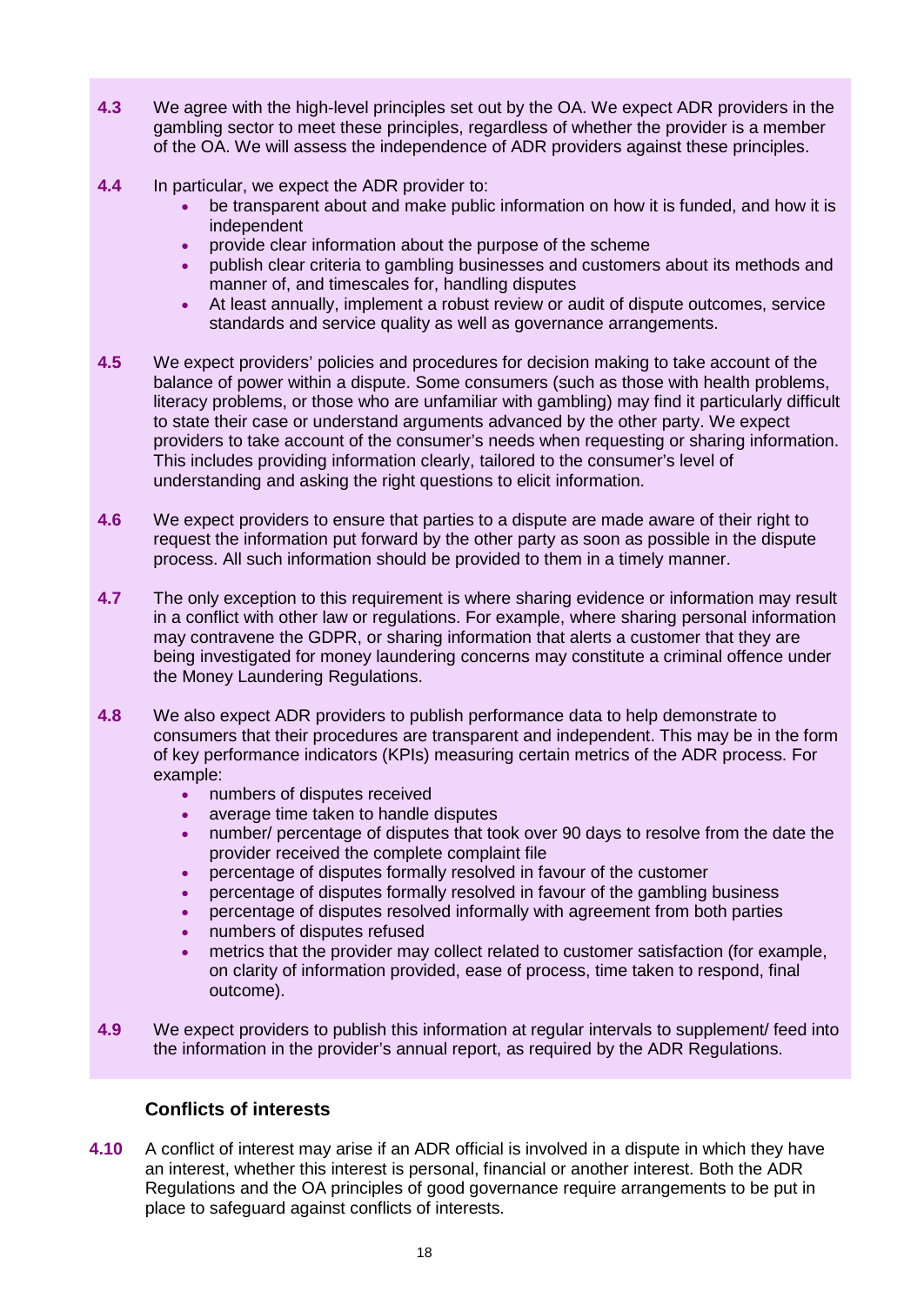- **4.11** The obligation to disclose a conflict of interest remains a continuing obligation throughout the alternative dispute resolution procedure (ADR Regulations Schedule 3, 3(f)).
- **4.12** As a minimum, the ADR Regulations (Schedule 3, 4) require ADR providers to have in place the following procedure in the event of a conflict of interest:
	- where possible, the ADR official is replaced by another official to handle the particular dispute
	- if the ADR official cannot be replaced, the official must refrain from conducting the alternative dispute resolution procedure and the provider must, where possible, propose to the parties that they submit the dispute to another ADR provider that is competent to deal with it.
	- If the dispute cannot be transferred to another ADR provider, the provider must inform the parties to the dispute of the circumstances of the conflict of interest and that they have the right to object to the conflicted person continuing to handle the dispute, and can only continue with the dispute if no party objects.
- **4.13** We expect ADR providers to ensure that parties to the dispute understand that where the dispute is transferred to another provider, the terms and conditions of that provider will apply to both parties for that dispute.
- **4.14** Where ADR officials work part-time for the ADR provider and part-time in another capacity (eg, as gambling trade association official), providers must ensure that the official is not conflicted by their non-ADR duties. Any such conflicts must be reported and dealt with in accordance with the above policy.
- **4.15** To meet both the requirements of the ADR Regulations and our standards, providers will need to demonstrate that the official is not conflicted. Such demonstration could include, but is not limited to:
	- a published statement of how the ADR official's duties are not in conflict with other duties not related to ADR
	- a published statement demonstrating how financial remuneration for the ADR official is not linked to any other duties

#### **Decision quality standards**

- **4.16** We expect the ADR provider to carry out its duties based on the following quality standards.
- **4.17** Before reaching an outcome, the ADR provider:
	- examines thoroughly all of the evidence presented
	- decides the key issues, establishes the relevant facts, and identifies all necessary enquiries
	- asks the right questions, in the right way, to enable all the relevant facts to be identified
	- provides information to the parties to the dispute in such a way that clarifies the key issues, the facts that are known, and any information still required.
- **4.18** In reaching an outcome, the provider:
	- takes full account of the relevant information provided in the dispute
	- correctly interprets and applies the law, including consumer protection legislation
	- ensures the rules of natural justice are met that the parties know the case they must answer, have had fair opportunity to make their own case, and that there has been no bias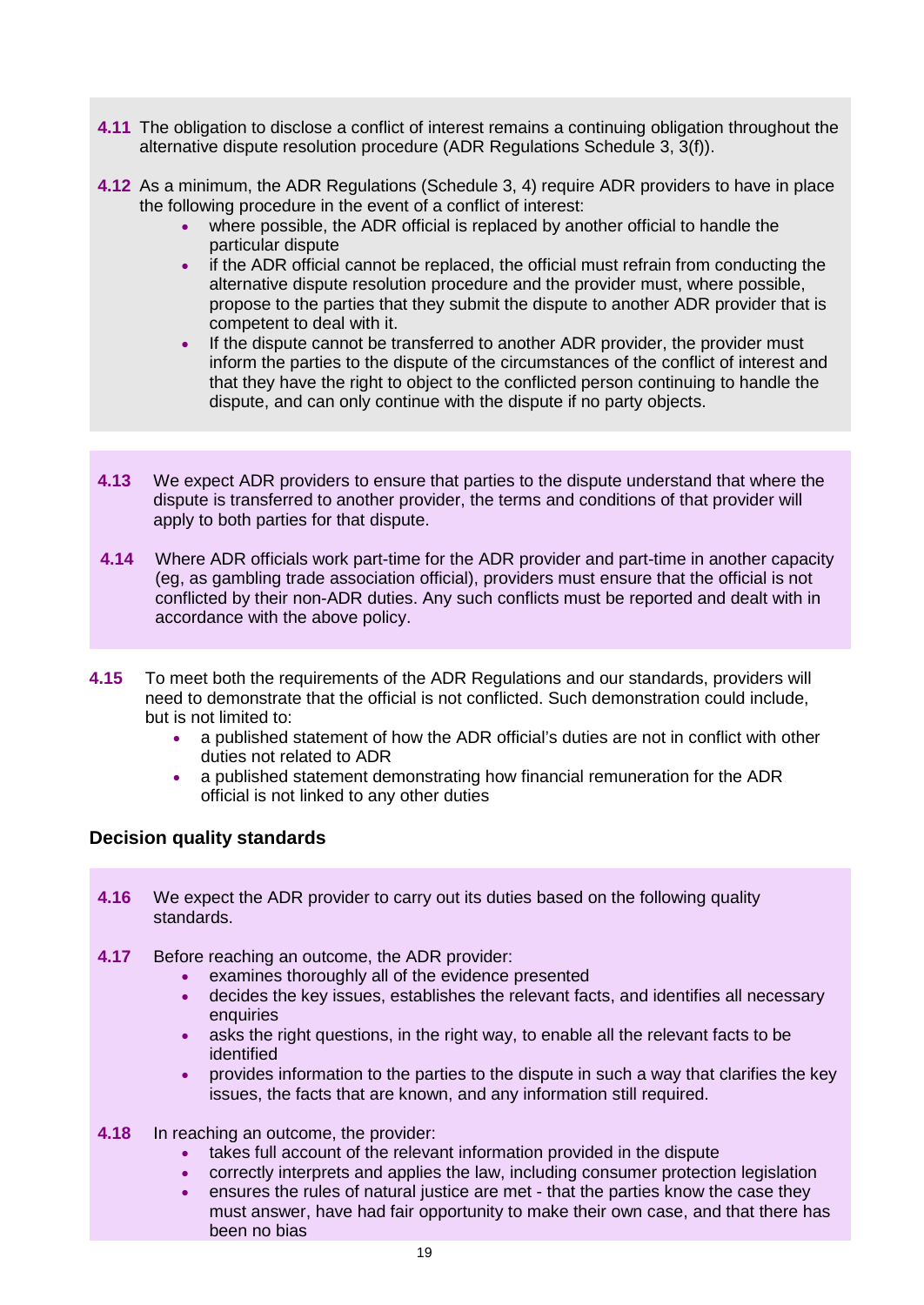- reaches an outcome that is reasonable in all the circumstances of the case (taking account of whether the outcome is reached through mediation or adjudication)
- tailors each communication and outcome notification to the case, ensuring that the consumer's perceived level of understanding is respected.
- **4.19** The ADR provider will also need to reach the outcome of the disputes within certain timescales, as laid out in the ADR Regulations. Further information about this is contained within the Customer Service and Information section.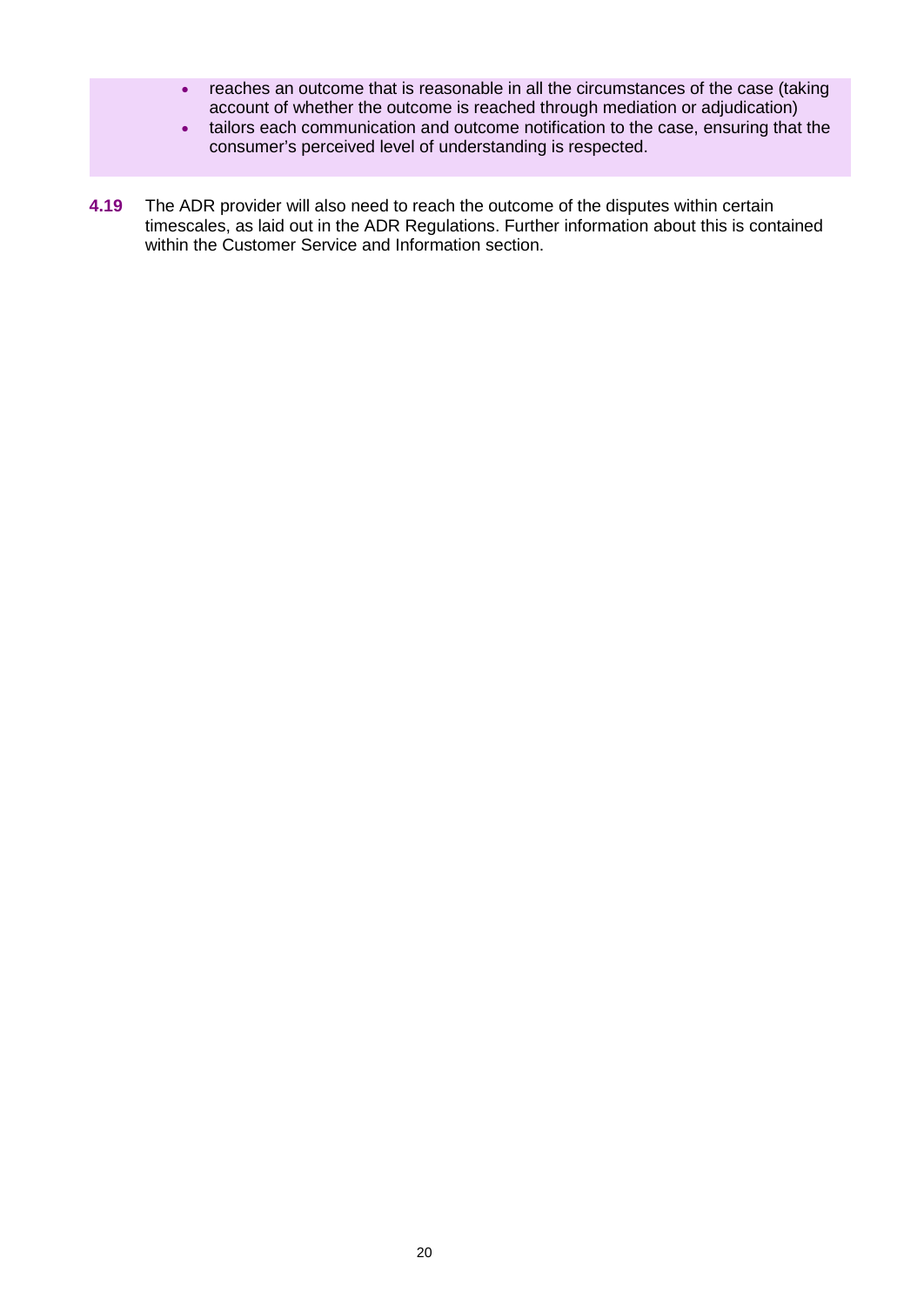# **5 Customer service and information to consumers**

- **5.1** The ADR process can be lengthy, and in some cases quite complex. It is important that ADR providers communicate with consumers in a way that helps to manage their expectations and increase their understanding of the process. Consumers need to understand where their dispute is within the process, how long it might take, and what their options are at any given time. This will help to improve the transparency of and consumer trust in the process.
- **5.2** Providers should consider the best way to communicate with consumers. For example, it may be appropriate to communicate with some consumers by telephone rather than by email or in writing. However, if communicating with a consumer by telephone, it may still be appropriate to provide a summary of the telephone conversation by email or in writing to maintain an agreed record of the process.

#### **ADR Regulations – information to be displayed on the ADR provider's website**

- **5.3** The ADR Regulations require providers to provide certain information on their websites. This includes information about processes operated, including:
	- contact details, postal and email addresses
	- a list of ADR officials, the method of their appointment and the duration of their appointment
	- a statement that the provider is approved by the relevant competent authority
	- the types of disputes it is competent to deal with, including any financial thresholds that apply
	- procedural rules of the ADR procedure it operates, including grounds for refusing a dispute
	- the language in which it is prepared to receive initial dispute submissions, and in which the procedure can be conducted
	- the principles it applies and the main considerations when seeking to resolve a dispute
	- any requirements that a party to a dispute needs to have met before the ADR procedure can begin
	- a statement as to whether a party to a dispute can withdraw from the ADR procedure once it has started
	- any costs to parties to a dispute, including any rules on costs awarded by the body at the end of the ADR procedure<sup>[3](#page-20-0)</sup>
	- average length of each ADR procedure
	- the legal effect of the outcome of the ADR process, including whether the outcome is enforceable and any penalties for non-compliance with the outcome
	- a statement as to whether the ADR procedure it operates can be conducted by oral or written means, or both
	- The annual activity report as required by the ADR Regulations Schedule 3, 11(2).

## **The Online Dispute Resolution (ODR) platform**

**5.4** ADR providers must comply with the EU Regulation on Online Dispute Resolution (ODR). The [ODR platform](https://ec.europa.eu/consumers/odr/main/index.cfm?event=main.home.chooseLanguage) is a requirement of the EU Regulations for consumer disputes. The platform is an automated online tool that will allow consumers to make a complaint against a trader where goods or services have been bought online. The platform provides translations in all EU languages.

<span id="page-20-0"></span> $\overline{a}$ <sup>3</sup> In LCCP, we go beyond the ADR Regulations and require gambling businesses to provide ADR free of charge for consumers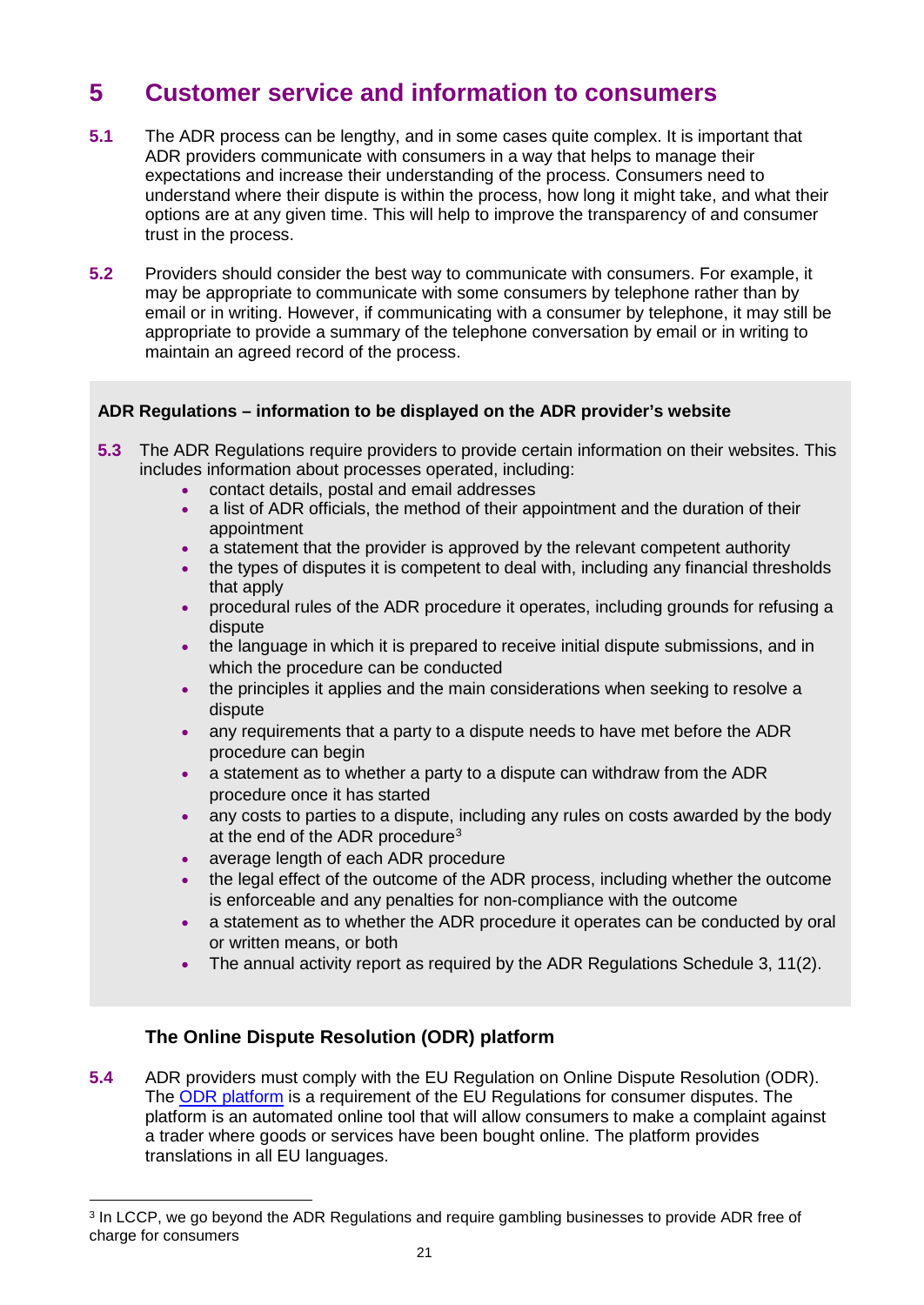**5.5** All gambling businesses that sell goods or services to consumers online must provide on their websites a link to the ODR platform.

#### **ADR Regulations – the ODR platform**

- **5.6** Under the ADR Regulations (Schedule 3, 17 19, as amended), when an ADR provider receives a dispute via the ODR platform, it must:
	- notify the parties to the dispute without delay whether they agree or refuse to deal with the dispute, and transmits any refusal to the ODR platform
	- inform the parties of the provider's procedural rules, and of any costs incurred
	- not require the physical presence of the parties, unless its procedural rules provide for this and parties agree
	- provide the following information to the ODR platform:
		- the date it receives all the information making up the complete complaint file
		- the subject matter of the dispute
		- the date the ADR procedure concludes
		- the result of the ADR procedures

#### **Providing consumers with information about ongoing disputes**

- **5.7** The ADR Regulations require ADR providers to provide parties to a dispute with certain information during the course of the dispute. The provider must:
	- notify all parties to a dispute as soon as it has received all of the information that makes up the complete complaint file (see definition at para 3.3 and in glossary) ADR providers should note that the Commission's guidance to gambling businesses recommends that businesses ensure that they respond to requests from ADR providers for information about disputes in full and within ten working days (though businesses can choose what information they provide). Businesses should not unnecessarily delay providing the information that the ADR provider requests. Where the business delays in providing information without reasonable explanation, the ADR provider should consider reporting the matter to the Commission.
	- before the ADR procedure begins, informs the customer that they have the right to withdraw from the procedure at any stage
	- inform the parties that they are not obliged to have a legal adviser, but that they may seek independent advice or be represented or assisted by a third party at any stage of the alternative dispute resolution process
	- notify the parties with the outcome of the dispute within 90 days from the date on which the provider received the complete complaint file. Where the case is highly complex, the body may extend this period, but must inform the parties of this extension and how long it expects the process to take.
- **5.8** We expect ADR providers to provide parties to a dispute with some additional information during the lifetime of the dispute. This will help to keep the process transparent to all parties. The chart on the following page illustrates the requirements of both the ADR Regulations and the Commission.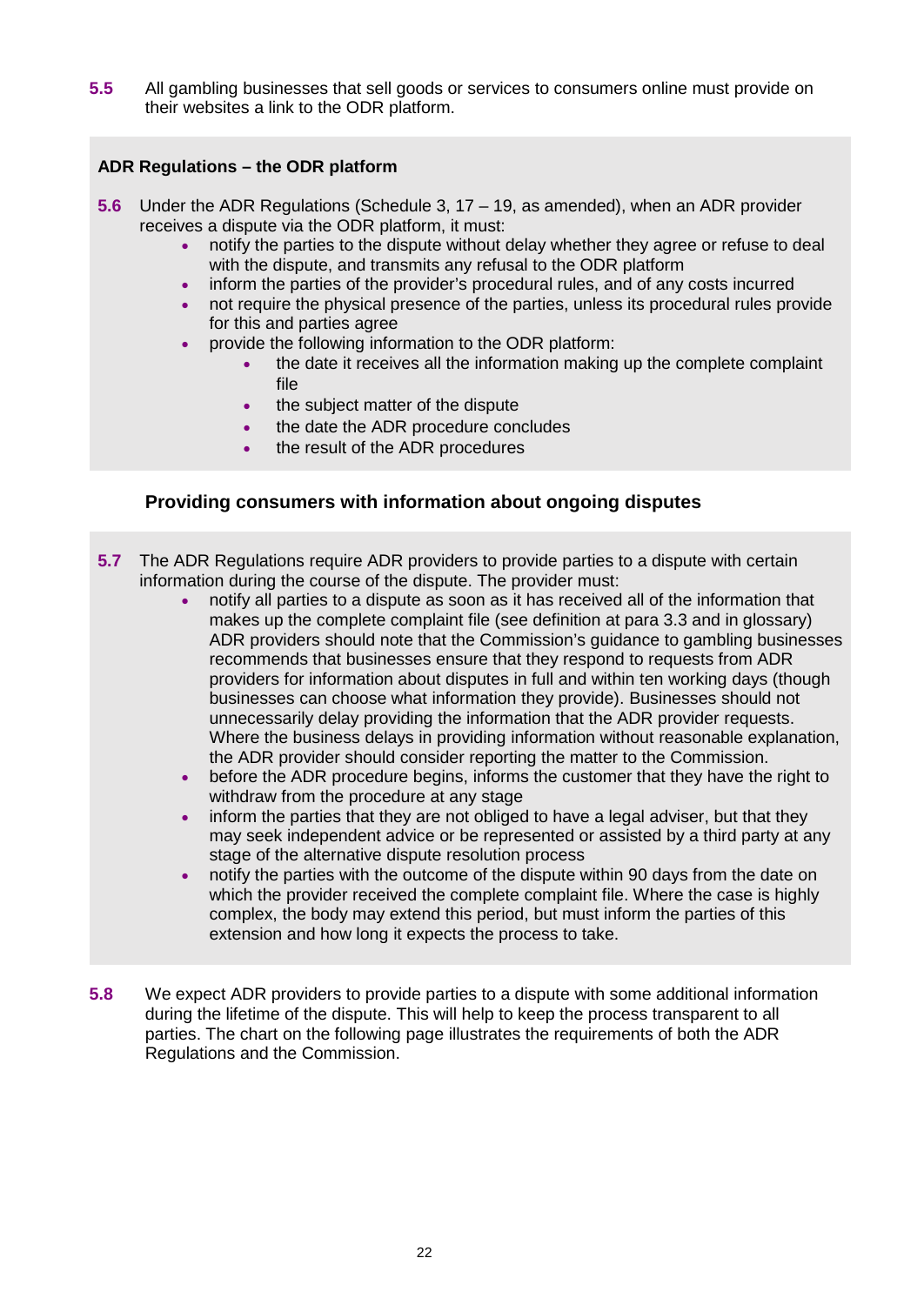

**Summary of Commission and ADR Regulation requirements for updating consumers during a dispute.**

- **5.9** In summary, under the new standards we expect ADR providers to:
	- acknowledge receipt of the consumer's initial contact within 3 working days. This may be done as part of the requirement to notify the consumer of their right to withdraw, and of their rights around independent legal advice, as per the requirements of the ADR Regulations.
	- provide an update to the consumer at the end of each 30 days that the dispute is ongoing (once the ADR provider has received all the documents that make up the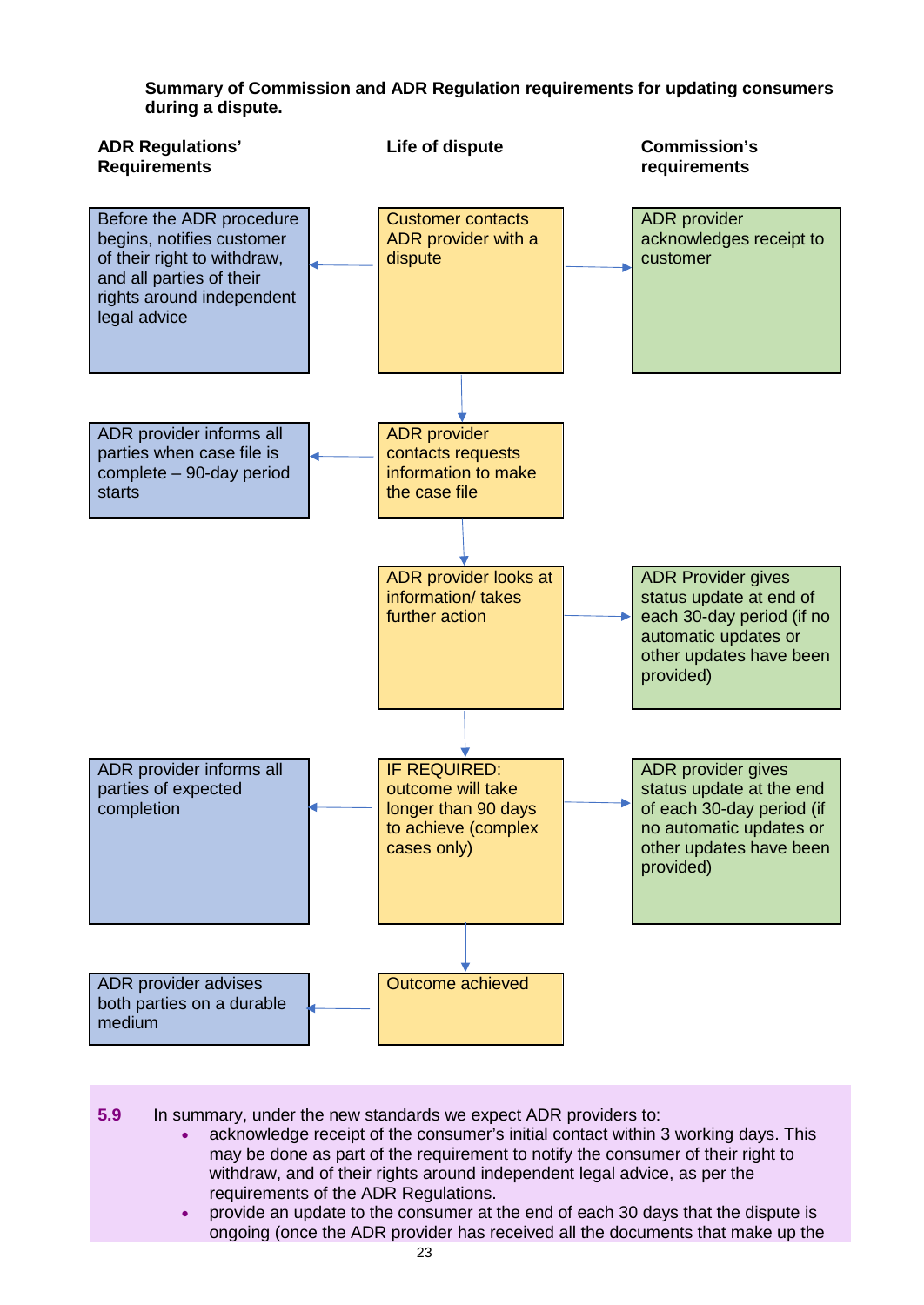complete complaint file), where the consumer has not received any other update from the ADR provider during the preceding 30 days. This update might explain to the consumer the point in the dispute procedure that the complaint has reached, the reason for any delays (where appropriate), and confirm to the consumer that the dispute process is continuing.

- provide further updates at the end of each 30 days that the dispute is ongoing if the dispute takes longer than 90 days to complete (and where the consumer has not received any other update from the provider within the preceding 30 days).
- **5.10** The ADR provider will also need to communicate with the consumer at other times outside of this process. For example, the provider will need to ensure that parties to the dispute are aware of their right to see and comment on evidence advanced by the other parties and may also need to contact parties to clarify evidence that has been put forward (see section 4, paragraph 4.6-4.7).

#### **Other information – appealing the outcome of the dispute**

**5.11** Paragraphs 3.20 – 3.21 of this document discuss information that we expect providers to give to parties to the dispute about whether the parties can appeal the outcome of the dispute. ADR providers should ensure their policy for accepting any appeals is clear and accessible.

#### **Other information – complaining about the ADR provider**

- **5.12** Parties to a dispute may wish to complain about the ADR provider's service. For example:<br>• no information received from the ADR provider
	- no information received from the ADR provider
	- delays in the dispute process
	- unsatisfactory treatment by staff
	- systems difficult to use.
- **5.13** Under our standards, we expect providers to put in place and publish on their websites an effective procedure to handle complaints received about their service. The information in this procedure must include:
	- how complaints may be made
	- the types of complaints that can be raised (that is, complaints about service rather than about the outcomes of decisions, which should be signposted to the information on how to appeal)
	- a brief explanation of the process for reviewing the complaint
	- how long the process is expected to take
	- the communication the complainant can expect to receive (for example, when receipt of the complaint will be acknowledged, whether requests for further information will be made, how long it will take to advise of final outcome).

#### **Vulnerable consumers**

- **5.14** As part of our standards, providers will need to consider if the language the consumer has used in raising their dispute, or in any of their other communication, indicates that they might be vulnerable or need additional support to understand the ADR process. If so, then the provider may need to consider:
	- accessibility ensuring that communication is tailored to the needs of the individual as far as is possible. Providers may also need to consider whether, for example, the consumer needs additional support or alternative means to contact them.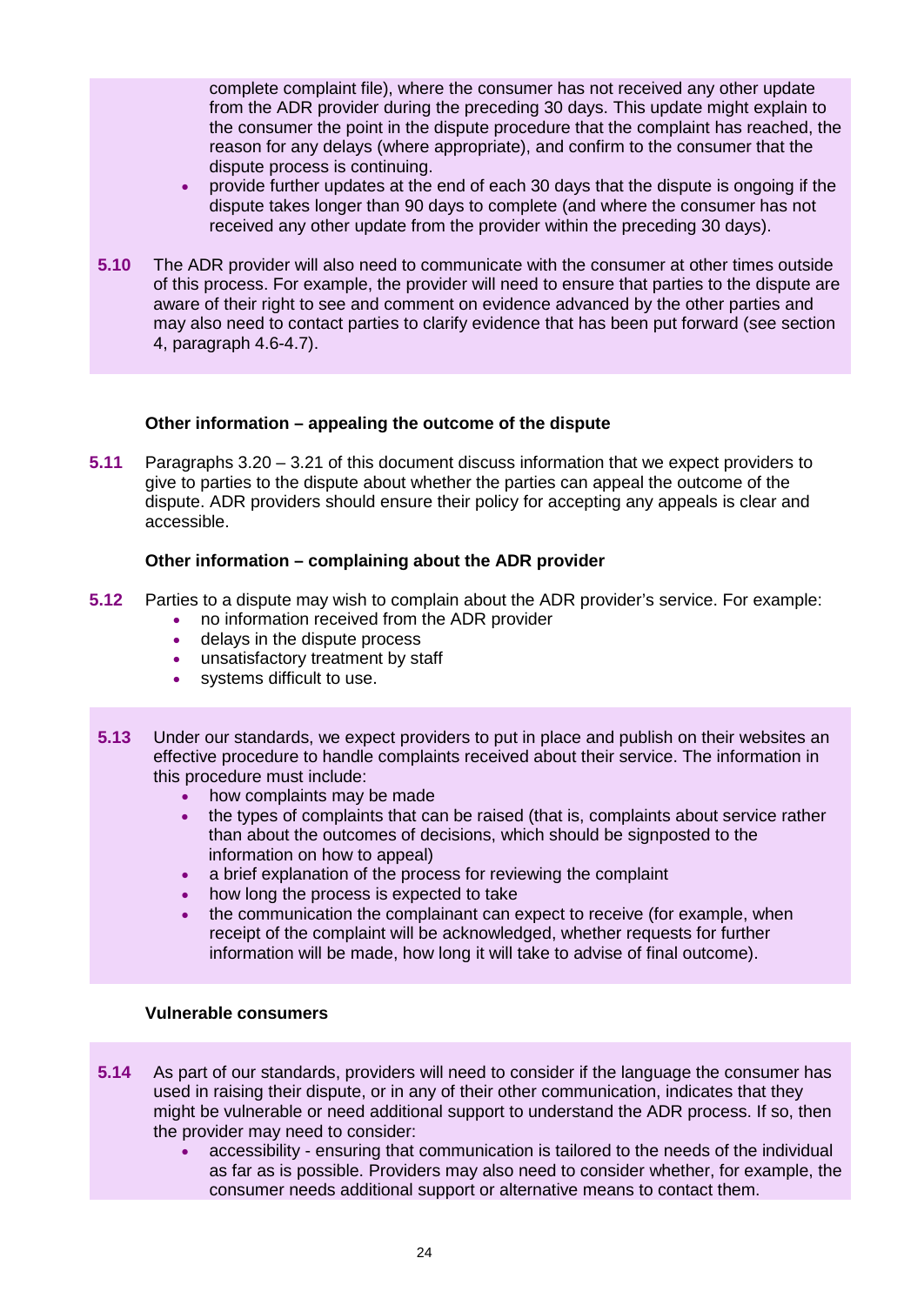- risk of harm from gambling whether there are indications that the consumer's gambling behaviour puts them at risk of being harmed by their gambling, or presents a risk that others (such as family members) may be harmed.
- People at risk of harm from gambling are not always aware that they are at risk, so providers should use sensitivity and discretion when communicating with them. Providers should consider whether it is appropriate to sign-post customers to gambling management tools, self-exclusion from gambling, or an organisation that may be able to provide support. Providers are not expected to be experts in gambling-related harm and should exercise caution in any approaches.
- **5.15** For more information, the Commission's website has a dedicated section on [safer](http://www.gamblingcommission.gov.uk/for-the-public/Safer-gambling/Safer-gambling.aspx)  [gambling.](http://www.gamblingcommission.gov.uk/for-the-public/Safer-gambling/Safer-gambling.aspx)

#### **Information on customer service performance**

- **5.16** ADR providers should put information on their websites about their performance against the customer service requirements outlined above.
- **5.17** Providers may need to consider 'pausing' a dispute if the customer takes a significant amount of time to respond to requests for information or engage with the dispute resolution process. Providers should explain when this 'pause' is triggered within their dispute process. Providers will also need to establish and explain their procedure for closing a dispute when no contact is received from the customer.

#### **Evaluating customer satisfaction**

**5.18** ADR providers may wish to consider measuring customer satisfaction with their service, such as post-decision surveys, and make the results of this available on their websites. Such action is at the discretion of the provider.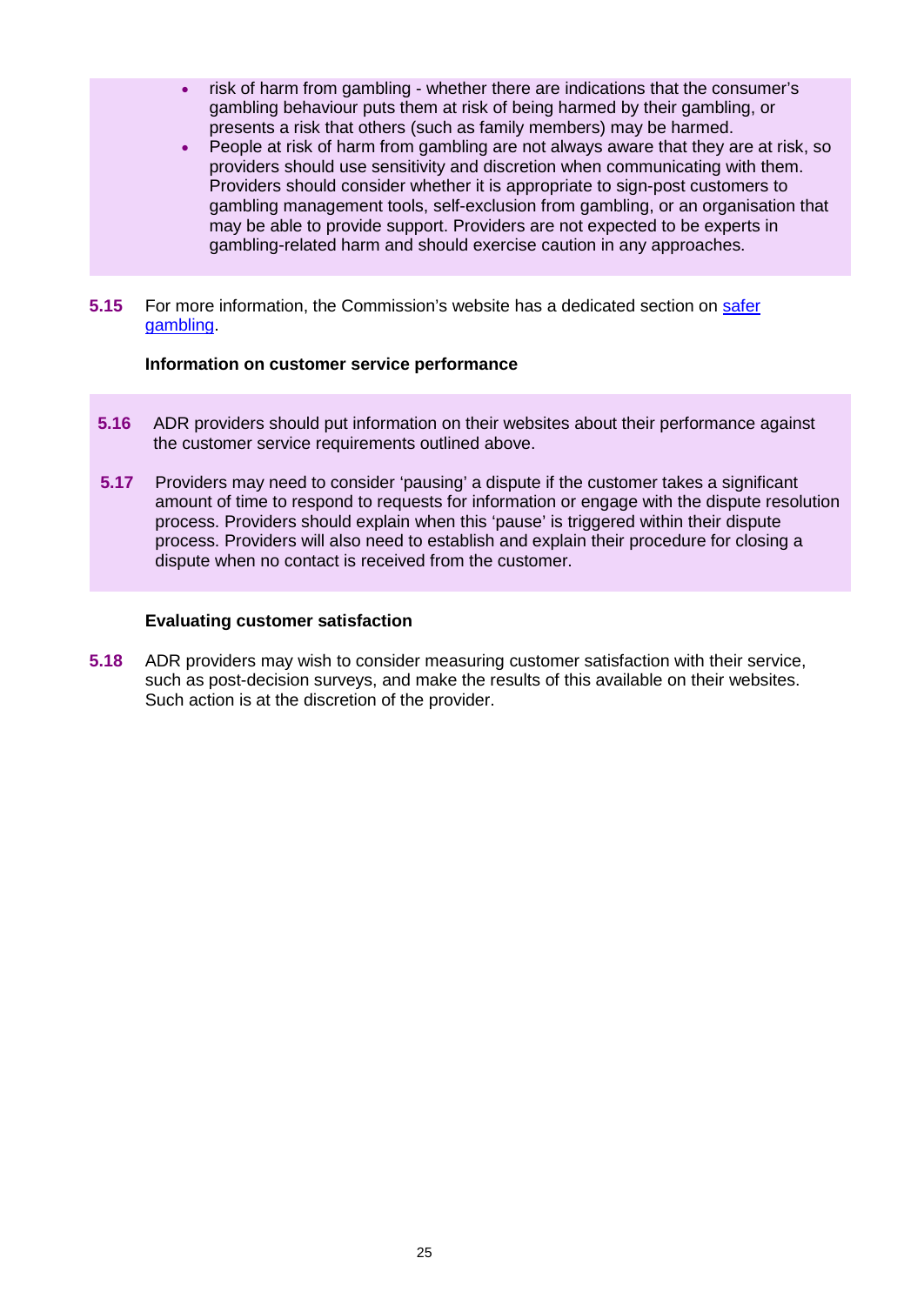# **6 Beyond ADR – sharing complaints information**

**6.1** Because of the nature of dispute resolution work, ADR providers are likely to obtain information that would be useful to other stakeholders – in particular, to us as the regulator. We expect providers to share relevant information with interested stakeholders, where it is appropriate to do so. This could include:

#### • **information on emerging trends or themes**

ADR providers may notice that they are receiving a number of complaints about a certain issue, or operator. This could indicate an emerging issue in the wider industry where it would be useful for us to act. ADR providers should make us aware of unusual patterns of complaint activity. Note – there is no definitive number of complaints before a trend is reported to us. ADR providers should consider whether the volume or nature of complaints is unusual or atypical in deciding whether to inform us.

#### • **data and reports**

ADR providers must collect certain data to meet the requirements of the ADR Regulations. Under this policy, we expect providers to collect additional data. This is explained further in the next section

#### • **input to relevant consultations or calls for evidence**

ADR providers can use their experience and expertise in complaints handling and processes to input to consultations or calls for evidence. This could be consultations that directly affect the gambling sectors that the provider represents, or where the provider has useful evidence or experience that can contribute to a debate.

#### • **providing feedback to gambling businesses**

ADR providers should consider ways of providing feedback to gambling businesses. This could be direct feedback to a business via the outcome of a dispute, or where similar issues are identified, speaking to a group of businesses. Providers may also consider sharing information with gambling sector trade associations and other relevant bodies.

#### • **providing information on potential regulatory breaches**

As described in section 3, ADR providers may receive disputes that involve both a regulatory issue and a transactional issue, or in some cases, a regulatory issue only. We are considering how we may best support consumers in matters that do not have a transactional or contractual element to the complaint. We will work further with ADR providers to consider how consumers can be helped to refer such matters to us.

**6.2** We will allocate each provider with an Account Manager to act as main point of contact at the Commission. The Account Manager will generally be the first point of contact for sharing any of the above information with us.

#### **Reporting requirements**

- **6.3** The ADR Regulations require ADR providers to complete annual and biennial reports. For ADR in gambling, the reporting period for these reports ends on 30 September each year or every two years. ADR providers must publish the annual report on their websites by 1 November each year.
- **6.4** We carry out a consistency check on annual and biennial reports. We will confirm with ADR providers the manner and timescales to submit reports to us to ensure providers may publish on their websites by 1 November each year.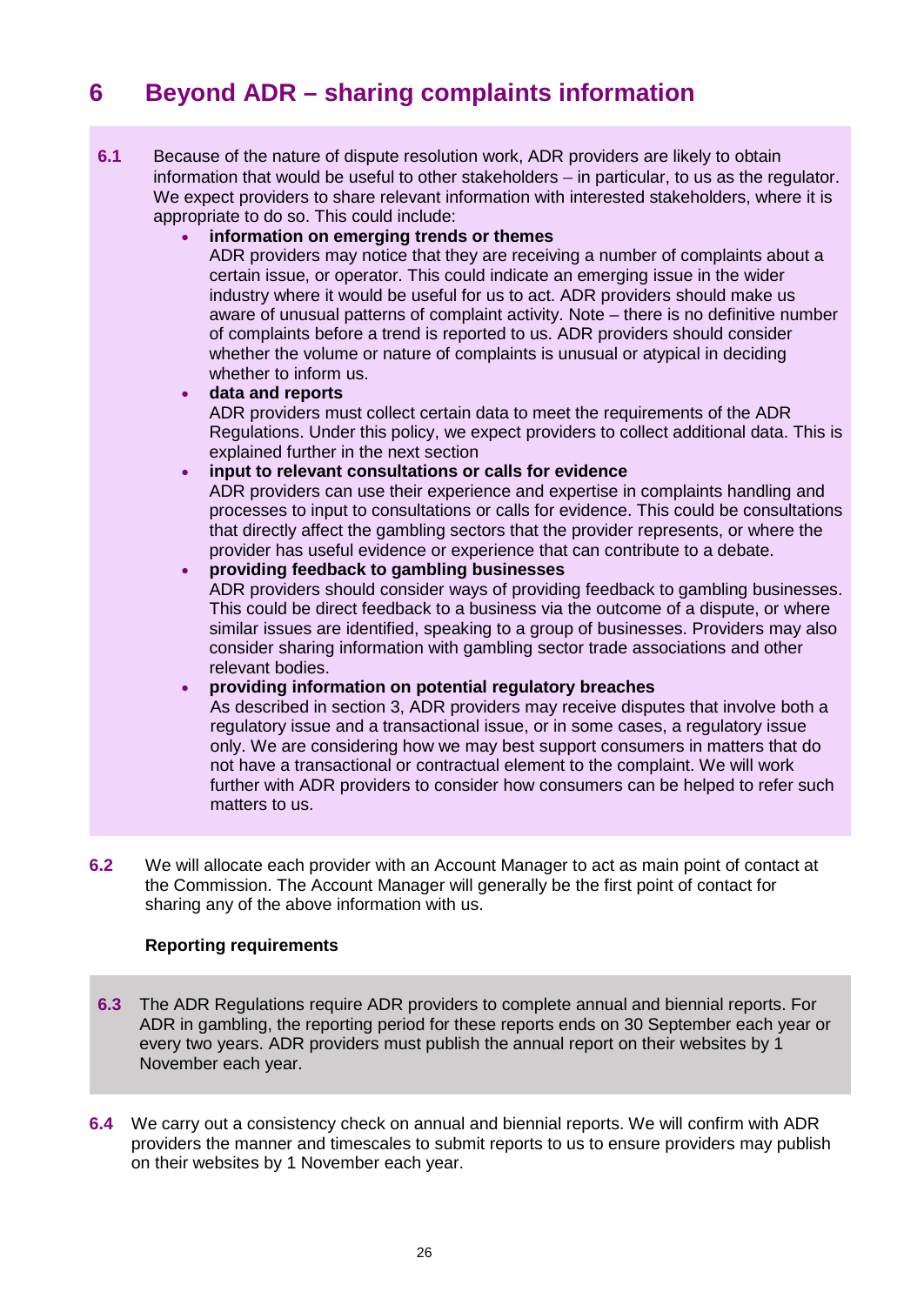- **6.5** Under this policy, we expect ADR providers to submit quarterly activity returns, based on the annual report, containing the following:
	- number of domestic GB disputes received
	- types of disputes to which the complaints relate. We will agree a common typology with ADR providers to ensure consistency of reporting.
	- number and percentage disputes upheld in favour of the gambling business overall and for each type of complaint
	- number and percent disputes upheld in favour of the gambling business overall and for each type of complaint
	- number and percent disputes settled by the gambling business without an outcome being imposed – overall and for each type of complaint
	- average length of time taken to receive the complete case information from the gambling business
	- average length of time taken to complete the case having received the complete complaint file.
- **6.6** We expect ADR providers to submit this information in the manner and to the timetable we specify. Providers may submit a nil return if they have not undertaken any gambling dispute activity in the quarter.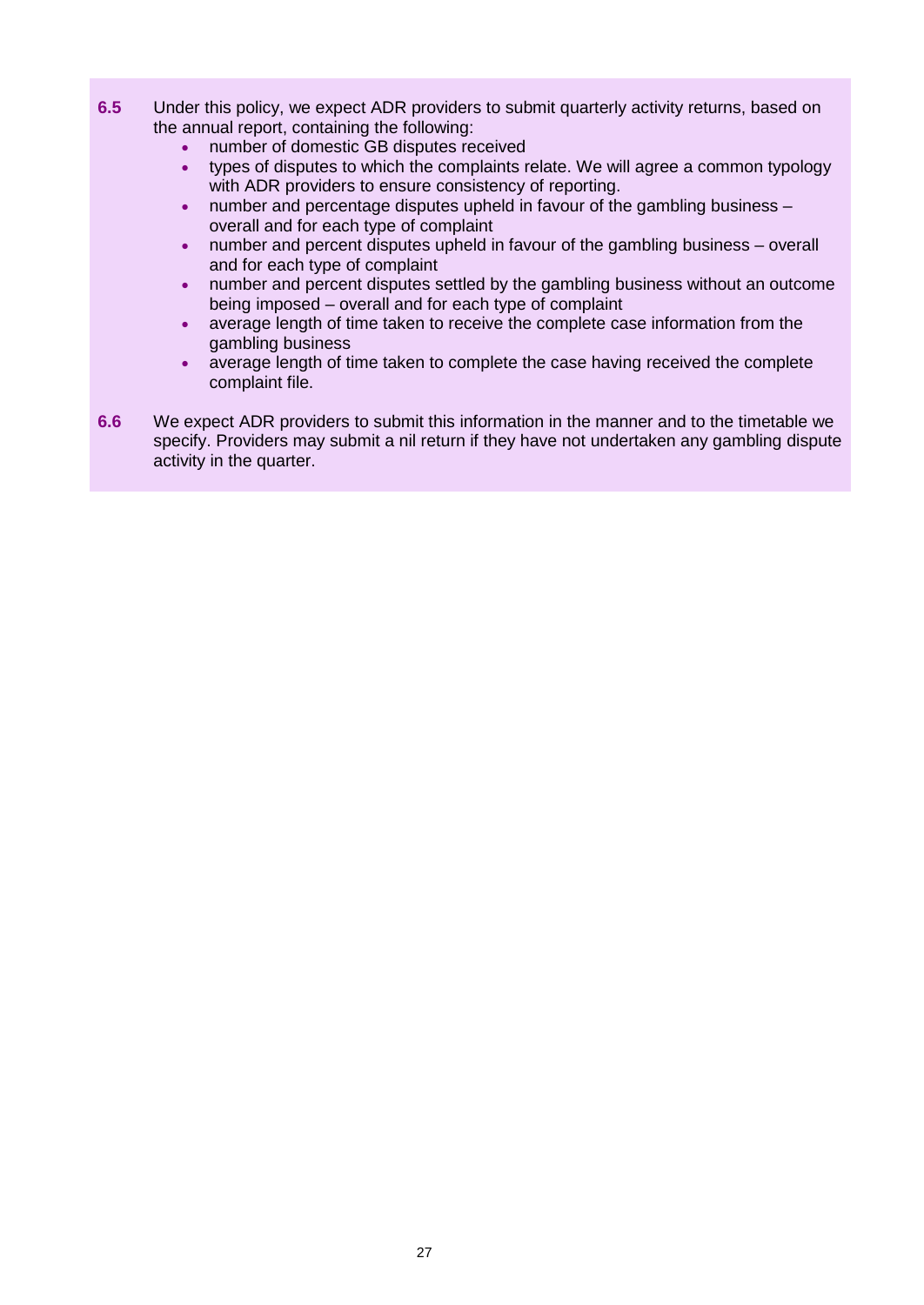# **7 How we will work with ADR providers**

#### **Introducing the new standards**

- **7.1** These additional standards for ADR providers come into force on 31 October 2018.
- **7.2** Once we have introduced the standards, we will carry out a review of approved ADR providers in the gambling industry against the requirements of the ADR Regulations and the new standards. We will carry out this review during the period November – December 2018.
- **7.3** The review will include checking published information and policies against the requirements. We will also request an internal statement from providers, asking them to demonstrate how they meet parts of the requirements that cannot be evidenced through published information and policy checks. This information should be provided in a form and manner that we will specify.
- **7.4** Where necessary, we will take any remedial action with providers who do not meet the standards during the period January – March 2019.
- **7.5** Where appropriate, we will confirm that an ADR provider meets both our additional standards as well as the requirements of the ADR Regulations by amending the information on our list of approved ADR providers.
- **7.6** In Quarter 4 of 2018 19 we intend to consult on a change to our LCCP. This change would require gambling businesses that we license to use only ADR providers who meet the requirements of both the ADR Regulations and our standards.

#### **Ensuring ongoing compliance with the standards and ADR Regulations**

- **7.7** We will review providers against the requirements of the ADR Regulations and our additional service standards on an annual basis, in Quarter 3 of the year. This will include a review of the provider's published policies and information, and a request for the provider to submit a revised Statement of internal control, as outlined above.
- **7.8** We sometimes receive complaints about ADR providers from gambling consumers. We cannot get involved with the ADR provider's decision, but we can consider whether the ADR provider has followed the procedures required by the ADR Regulations and the Commission's additional standards. A consumer complaint may therefore prompt us to review the provider outside of the annual schedule. It could also prompt us to take different review action, such as reviewing a sample of resolved disputes to ensure the correct process is being followed.
- **7.9** Where we think a provider is not meeting the requirements of the ADR Regulations, whether as a result of a scheduled review or a consumer complaint, we will take action as described in the ADR Regulations Part 2, Section 13:
	- write to the ADR provider to provide notice that we have reason to believe the provider no longer meets one of the requirements in Schedule 3 of the Regulations for a reason that is within the provider's control
	- in the written notice, explain which part of Schedule 3 is not met, and require the provider to meet it promptly or at least within 3 months
	- if the ADR provider fails to meet the requirement within the specified period, and the failure is sufficiently serious, send notice of withdrawal of its approval and remove the provider from the list of approved providers for the sector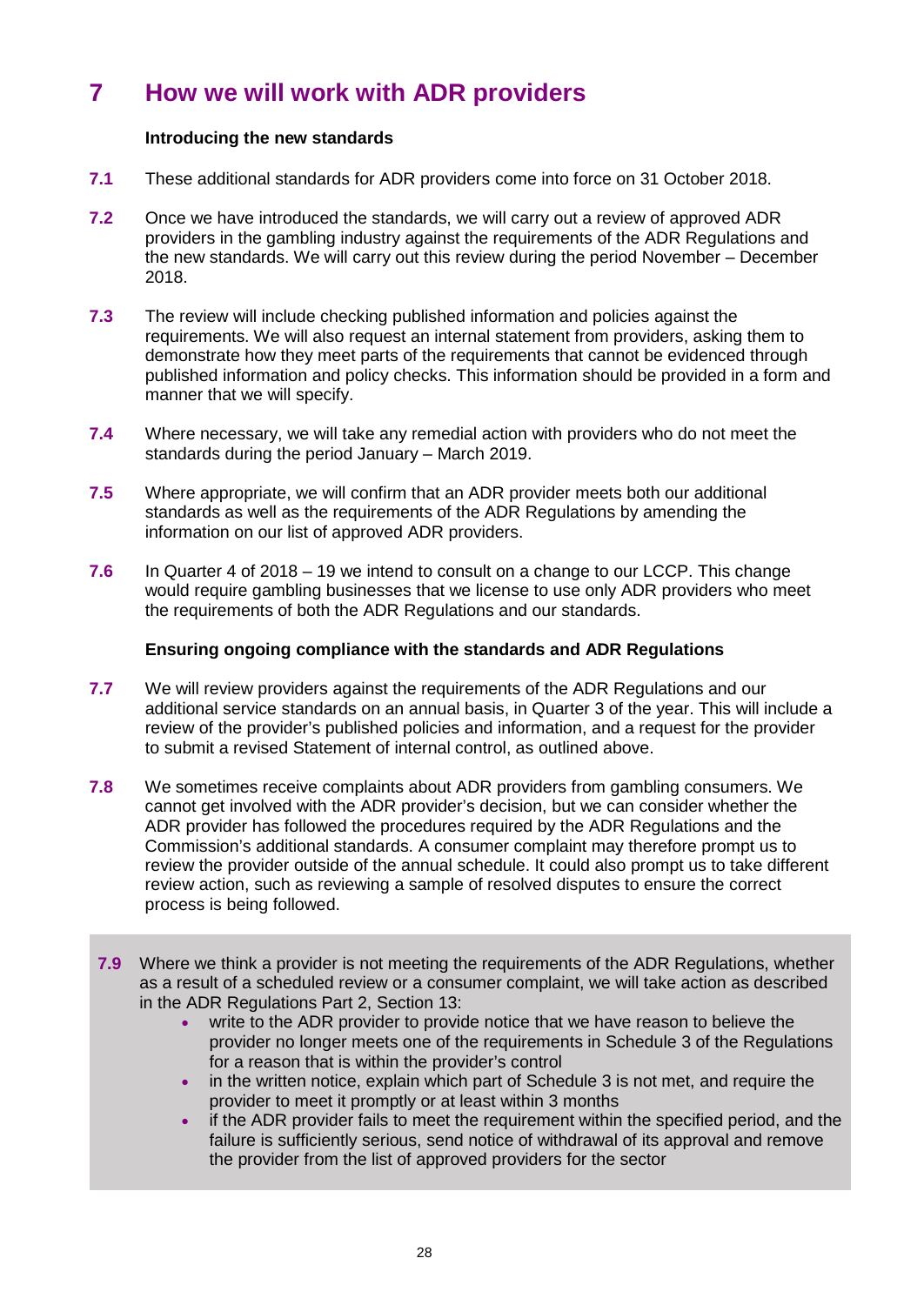- **7.10** Where we think a provider is not meeting the requirements of our additional standards, the action we take will vary depending on the nature and scale of the non-compliance. The activity we might undertake includes:
	- conducting reviews of and/or visits to the provider
	- taking remedial or preventative action
	- imposing additional requirements
	- reviewing governance arrangements to ensure independence
- **7.11** Where an ADR provider remains non-compliant with the standards, we will consider revoking the additional approval**.**

#### **Communication between ADR providers and the Commission**

- **7.12** All approved ADR providers will be allocated a named account manager at the Commission. The account manager will:
	- be the ADR provider's main point of contact at the Commission
	- handle enquiries from ADR providers in the first instance. This may include referring enquiries on to subject experts within the Commission where necessary.
- **7.13** We provide information for ADR providers on our website, where this document will also be available. We will update the information on our website at intervals, as required.
- **7.14** Via their account manager, ADR providers will need to inform us of any changes to their circumstances that might affect their approved status. This includes changes to ADR officials, who must meet the criteria in the ADR Regulations. The Regulations define an ADR official as "an individual who (solely or with other persons) is involved in the provision of alternative dispute resolution procedures offered by an ADR entity, or ADR applicant, whether as a case handler or in a management capacity."

#### **ADR provider wishes to surrender approved status**

- **7.15** An ADR provider may request to be removed from the list of approved ADR providers. In such an instance, the provider should provide written confirmation of their intent to their account manager as soon as possible.
- **7.16** On receipt of the written confirmation:
	- we will agree a notice period with the provider to ensure the provider can complete or hand over any active disputes, and give gambling businesses time to identify a new ADR provider
	- the notice period will vary depending on the number and complexity of outstanding disputes
	- once the notice period expires, we will remove the ADR provider's name from our list of approved providers.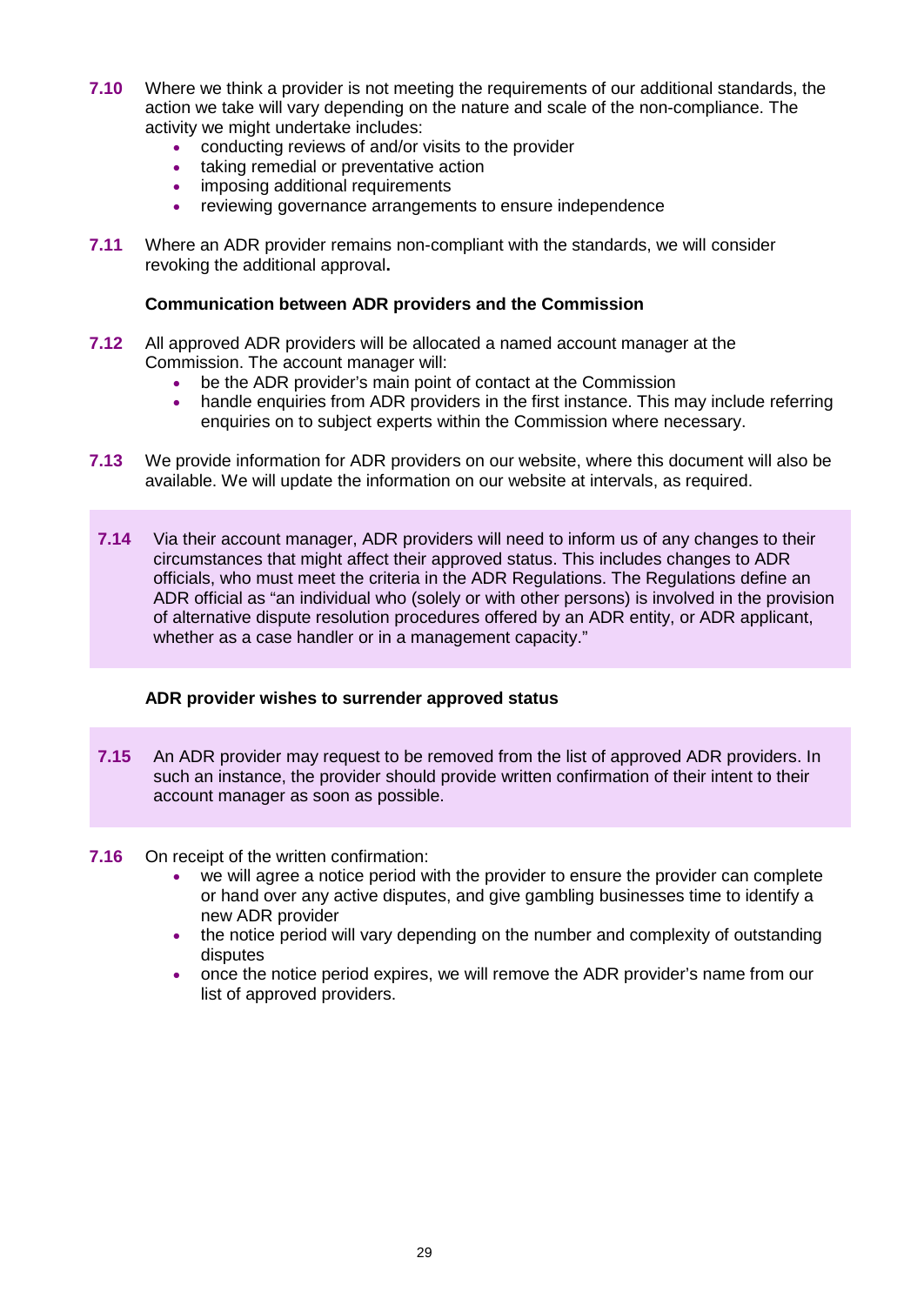# **8 Glossary of terms used in this document**

| Adjudication                                               | A form of alternative dispute resolution where an independent<br>third party looks at the facts and information from both parties<br>in dispute and uses this to decide the dispute.                                                                                                                                             |
|------------------------------------------------------------|----------------------------------------------------------------------------------------------------------------------------------------------------------------------------------------------------------------------------------------------------------------------------------------------------------------------------------|
| <b>ADR</b> official                                        | From the ADR Regulations, "an individual who (solely or with<br>other persons) is involved in the provision of alternative dispute<br>resolution procedures offered by an ADR entity, or ADR<br>applicant, whether as a case handler or in a management<br>capacity."                                                            |
| ADR provider                                               | A person or body that provides alternative dispute resolution<br>for consumers. In the gambling industry, we approve ADR<br>providers.                                                                                                                                                                                           |
| <b>ADR Regulations</b>                                     | The Alternative Dispute Resolution for Consumer Disputes<br>(Competent Authorities and Information) Regulations 2015                                                                                                                                                                                                             |
| Collegiate body of<br>representatives                      | A body of composed of representatives of equal standing.                                                                                                                                                                                                                                                                         |
| <b>Competent Authority</b>                                 | Any person or organisation that has the legally delegated or<br>invested authority, capacity or power to perform a designated<br>function.                                                                                                                                                                                       |
| Complete complaint file                                    | The complete complaint file is made up of the relevant<br>information relating to the dispute, excluding any additional<br>comment made by parties to the dispute on the arguments,<br>evidence, documents and facts put forward by the other party<br>to the dispute.                                                           |
| Deadlock letter (final<br>letter)                          | Gambling businesses should issue a deadlock letter or final<br>letter to tell consumers that they have reached the end of the<br>business's complaints process and can now escalate their<br>complaint to ADR. This letter should generally be issued no<br>later than eight weeks after the business receives the<br>complaint. |
| <b>Disputes</b>                                            | Complaints concerning contractual obligations in sales or<br>services contracts or about the customer's gambling<br>transaction (including management of the transaction and<br>related customer accounts) that have not been resolved<br>through the gambling business's complaints procedure                                   |
| Gambling Act 2005                                          | An Act to make provision about gambling and which<br>establishes the Gambling Commission                                                                                                                                                                                                                                         |
| <b>Gambling Commission</b>                                 | Licenses and regulates the people and businesses that provide<br>gambling in Great Britain including the National Lottery. Also<br>competent authority for alternative dispute resolution in the<br>gambling industry in the United Kingdom.                                                                                     |
| <b>Gambling (Licensing</b><br>and Advertising) Act<br>2014 | An Act to make provision about the licensing and advertising of<br>gambling                                                                                                                                                                                                                                                      |
| Gambling related<br>complaint                              | An expression of dissatisfaction made to the gambling<br>business by any means, about any aspect of the way the                                                                                                                                                                                                                  |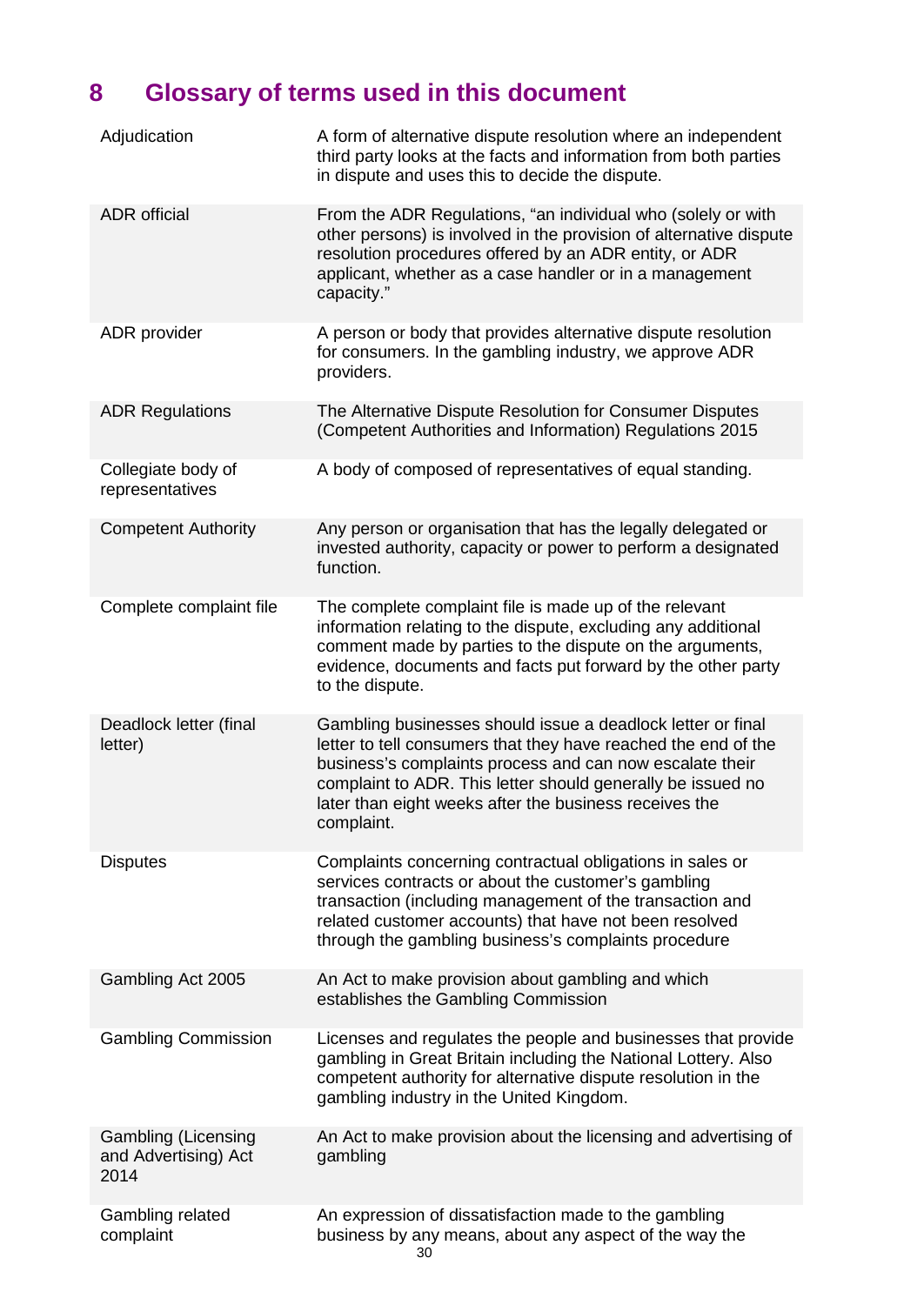|                                              | business conducts the activities for which they hold a GB<br>licence                                                                                                                                                                                                                                                                                                                                                                                                                                                                                   |
|----------------------------------------------|--------------------------------------------------------------------------------------------------------------------------------------------------------------------------------------------------------------------------------------------------------------------------------------------------------------------------------------------------------------------------------------------------------------------------------------------------------------------------------------------------------------------------------------------------------|
| <b>GDPR</b>                                  | General Data Protection Regulation - this came into force in<br>May 2018. The ICO is responsible for enforcing the legislation<br>and issuing guidance on it                                                                                                                                                                                                                                                                                                                                                                                           |
| <b>ICO</b>                                   | Information Commissioner's Office. Responsible for enforcing<br>the GDPR and issuing guidance on it.                                                                                                                                                                                                                                                                                                                                                                                                                                                   |
| <b>LCCP</b>                                  | Licence conditions and codes of practice. Gambling<br>businesses must follow licence conditions and social<br>responsibility codes of practice in order to hold a licence from<br>us. Ordinary codes of practice do not have the status of licence<br>conditions but set out good practice.                                                                                                                                                                                                                                                            |
| Licensing authorities                        | Local licensing authorities have regulatory obligations under<br>the Gambling Act 2005 for licensing gambling premises and<br>issuing permits and permissions.                                                                                                                                                                                                                                                                                                                                                                                         |
| Licensing objectives                         | Three objectives set out in the Gambling Act 2015. These are:<br>Preventing gambling from being a source of crime or<br>disorder, being associated with crime, or being used to<br>support crime<br>Ensuring that gambling is conducted in a fair and open<br>$\bullet$<br>way, and<br>Protecting children and other vulnerable persons from<br>being harmed or exploited by gambling.<br>We aim to pursue and have regard to the licensing objectives,<br>and to permit gambling as long as we think it reasonably<br>consistent with the objectives. |
| Mediation                                    | A form of alternative dispute resolution where an independent<br>third party helps the parties in dispute to reach a solution they<br>all agree on.                                                                                                                                                                                                                                                                                                                                                                                                    |
| National Lottery etc.<br>Act 1993            | An Act to authorise lotteries to be promoted as part of a<br>National Lottery, to make provision for running and regulating<br>the National Lottery, to increase membership and extend<br>powers of the Trustees of the National Heritage Memorial<br>Fund, to amend section 1 of the Revenue Act 1898 and the<br>Lotteries and Amusements Act 1976, to amend the law relating<br>to pool betting and for connected purposes.                                                                                                                          |
| Non-gambling (non-<br>contractual) complaint | An expression of dissatisfaction made to the gambling<br>business by any means about any matter that is not related to<br>the gambling activities. These complaints, which do not pose a<br>risk to the licensing objectives, do not fall under the scope of<br>this policy.                                                                                                                                                                                                                                                                           |
| <b>ODR Platform</b>                          | A European online dispute resolution platform. This was<br>established under Article 5 of Regulation (EU) No 524/2013 of<br>the European Parliament and of the Council of 21 May 2013 on<br>online dispute resolution for consumer disputes.                                                                                                                                                                                                                                                                                                           |
| Ombudsman scheme                             | Ombudsman schemes exist to deal with complaints from<br>consumers and ordinary citizens about most public sector<br>bodies and some private sector businesses.                                                                                                                                                                                                                                                                                                                                                                                         |